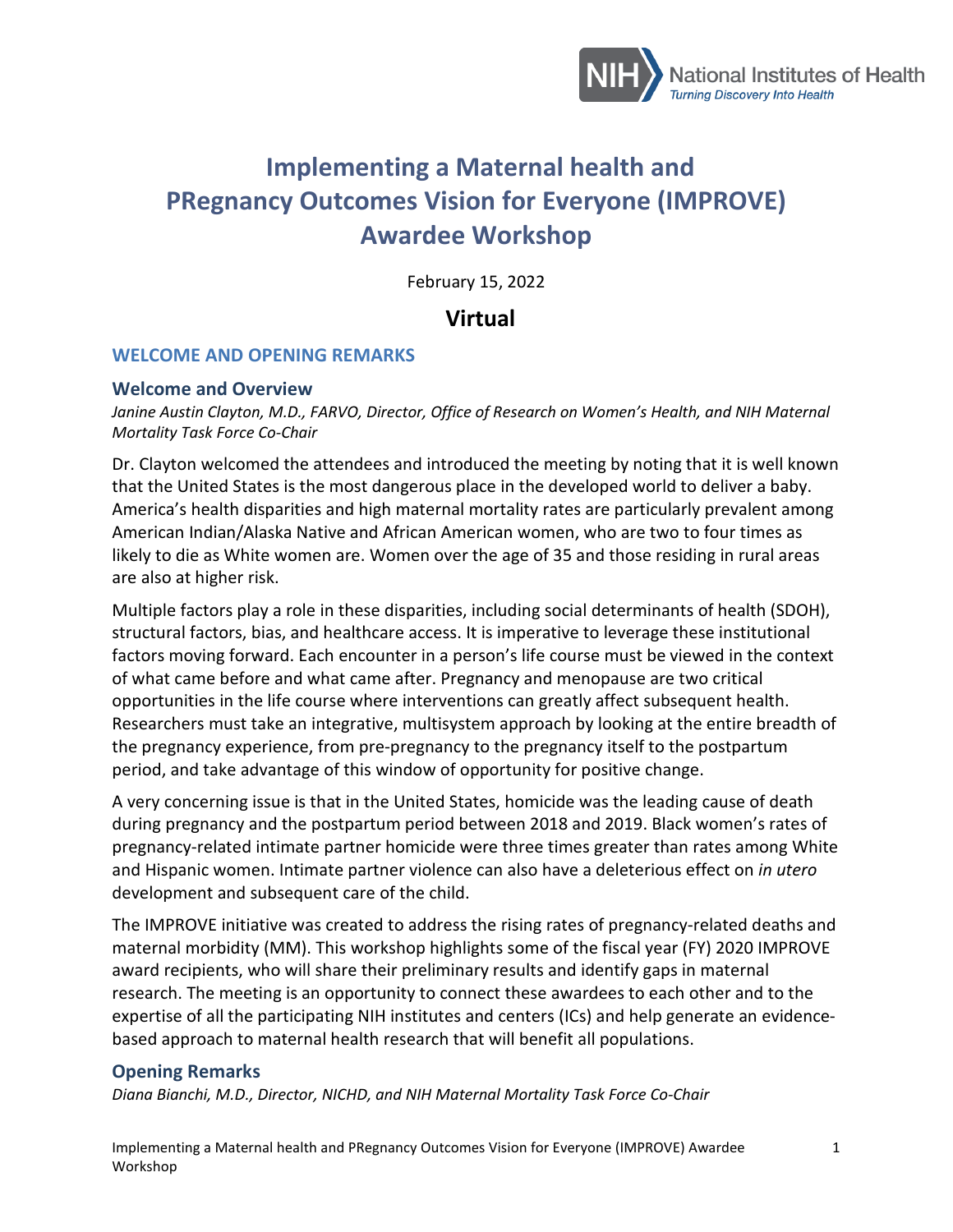Dr. Bianchi said that the beginnings of the IMPROVE initiative could be traced to an early morning meeting that she; then–NIH Director Francis Collins, M.D., Ph.D.; and other NIH directors had with the congressional Black Maternal Health Caucus. The Caucus members urged NIH to do more to coordinate NIH-wide research to address health disparities in maternal health. This conversation led to the formation of the NIH Maternal Mortality Task Force to coordinate NIH-wide efforts in obstetrical research. The task force provided the vision and impetus for IMPROVE, an initiative that encompasses both foundational biology and social and biobehavioral research and that incorporates the input of community partners.

IMPROVE focuses on the major causes of maternal morbidity and mortality, including cardiovascular events, infection, and mental and behavioral health, as well as the major social determinants of maternal health, including structural racism and discrimination. For the FY 2020 research administrative supplements, NIH awarded more than \$7 million (mostly from the Office of the Director [OD]) to support 36 projects exploring various causes of maternal deaths (e.g., heart disease, hypertension, bleeding) and contributing conditions (e.g., diabetes, obesity, factors contributing to delays in maternal care). Dr. Bianchi said that the success of the first round of supplements catalyzed an increase in FY 2021 funding to more than \$13 million (from both the OD and the ICs) to support 22 projects. These projects will focus on the impact of the COVID-19 pandemic on maternal health and the effect of structural racism and discrimination on maternal health outcomes in the context of the COVID-19 pandemic.

Dr. Bianchi noted that because the funding is done via supplements, money could only be awarded to researchers who already had NIH grants. However, the proposed budget for FY 2022 sets aside \$30 million for IMPROVE and, if approved, would provide sustainability and allow for funding mechanisms other than administrative supplemental funding.

Dr. Bianchi thanked the members of the task force and the ICs for bringing their perspectives and expertise to IMPROVE. She said there was great excitement about this workshop and the opportunity to hear about the important research being done as part of the IMPROVE initiative.

# **CARDIOVASCULAR RISKS AND PREECLAMPSIA**

#### **Moderator**

*Gina S. Wei, M.D., M.P.H., National Heart, Lung, and Blood Institute (NHLBI), NIH*

# **Presentation: A Comorbidity-Based Screening Tool to Predict Severe Maternal Morbidity at the Time of Delivery**

*Kathryn Johnson Gray, M.D., Ph.D., Harvard Medical School*

Pregnancy-related mortality in the United States has been increasing. About 700 women per year died from pregnancy complications (pre-pandemic figures). COVID-19 caused the deaths of 273 pregnant women. There is a great disparity in who dies, and more than 60% of these deaths are preventable. One important question is how to identify at-risk patients earlier so that measures can be taken to reduce morbidity and mortality.

Dr. Gray said that some of her colleagues had developed a tool called the obstetric comorbidity index (OB-CMI) for predicting severe maternal morbidity (SMM). The tool assigns points to various comorbidities and pregnancy conditions (e.g., congestive heart failure = 5 points,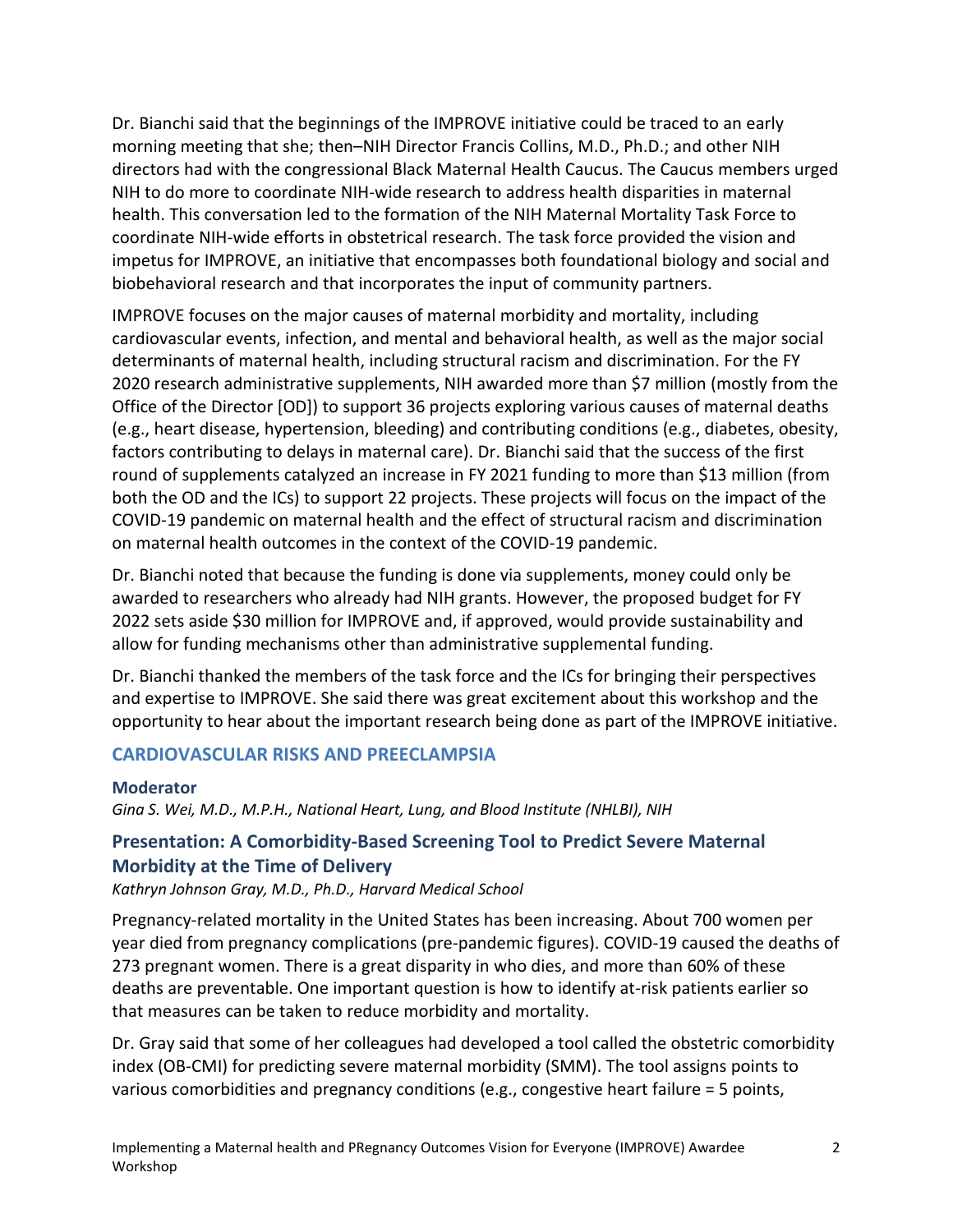pulmonary hypertension = 4 points, previous cesarean delivery = 1 point), based on pregnancy outcomes from large databases. The tool was used prospectively in clinical care to predict women at risk for SMM at delivery (e.g., a woman with an OB-CMI of 0 had a 0.41% chance of SMM, while a woman with an OB-CMI at or above 9 had an 18.75% chance of SMM).

Dr. Gray said her study looked at whether the OB-CMI tool could be used antenatally (at presentation to prenatal care) to identify patients at risk for SMM by enhancing the tool to integrate LIFECODES, her institution's longitudinal pregnancy biobank. LIFECODES, which started in 2006, has collected data on over 5,000 pregnancies and contains annotated biological measures and clinical data. This enhanced tool might be used to augment OB-CMI's current predictive capabilities to answer other important questions, such as how other sociodemographic factors relate to OB-CMI and whether genetic and biologic predictors of preeclampsia improve SMM risk predictions.

Dr. Gray said she and her team looked at the prevalence of the OB-CMI comorbidities in the LIFECODES population to see what factors influence the prediction model. About 16% of patients have hypertension or preeclampsia, and 3.5% with preeclampsia with severe features. Over 3% had placental accreta or abruption, and 8.9% had a body mass index (BMI) over 40. In comparing OB-CMI scores for patients with and without SMM at delivery, the investigators found significant correlations between the delivery and the ambulatory population's OB-CMI scores. Moreover, in looking at OB-CMI scores from the ambulatory period to delivery, people who experienced SMM at delivery had significant increase in their OB-CMI scores from the initiation of their prenatal care compared with those who did not experience SMM at delivery. Changes during pregnancy, from the time care is initiated through to delivery, are important components of assessing who is at risk. Dr. Gray noted that the change in OB-CMI was largely driven by the development of preeclampsia, gestational diabetes, and BMI above 40, all of which increased the risk of morbidity and placental disorders.

Dr. Gray's team is just starting to explore how other sociodemographic factors relate to OB-CMI, but in looking at maternal race, ethnicity, insurance type, level of education, and conception type, people with a high OB-CMI (i.e.,  $\geq$  5) are not concentrated in any of these groups but are represented across all categories.

Dr. Gray said her team next intends to use LIFECODES data to determine whether genetic and biologic predictors of preeclampsia enhance the risk of SMM, particularly because preeclampsia is one of the biggest drivers of change in OB-CMI. The goal is to identify what other factors might predict who will develop preeclampsia and therefore be at high risk for SMM. This investigation, conducted in conjunction with the Boston-Colombia Collaborative for Adverse Pregnancy Outcomes (BCC-PREG), will involve whole genome sequencing of maternal and fetal samples in LIFECODES and samples from Dr. Gray's Trans-Omics for Precision Medicine (TOPMed) project. The BCC-PREG project will sequence 14,615 multi-ancestral (i.e., European, African, Hispanic/Latino, Asian, and other) maternal and offspring samples. This work will provide genetic and omic data to integrate with measures of comorbidity in LIFECODES to determine other predictors that could improve the prediction of SMM at delivery.

Dr. Gray summarized the answers to the study questions so far: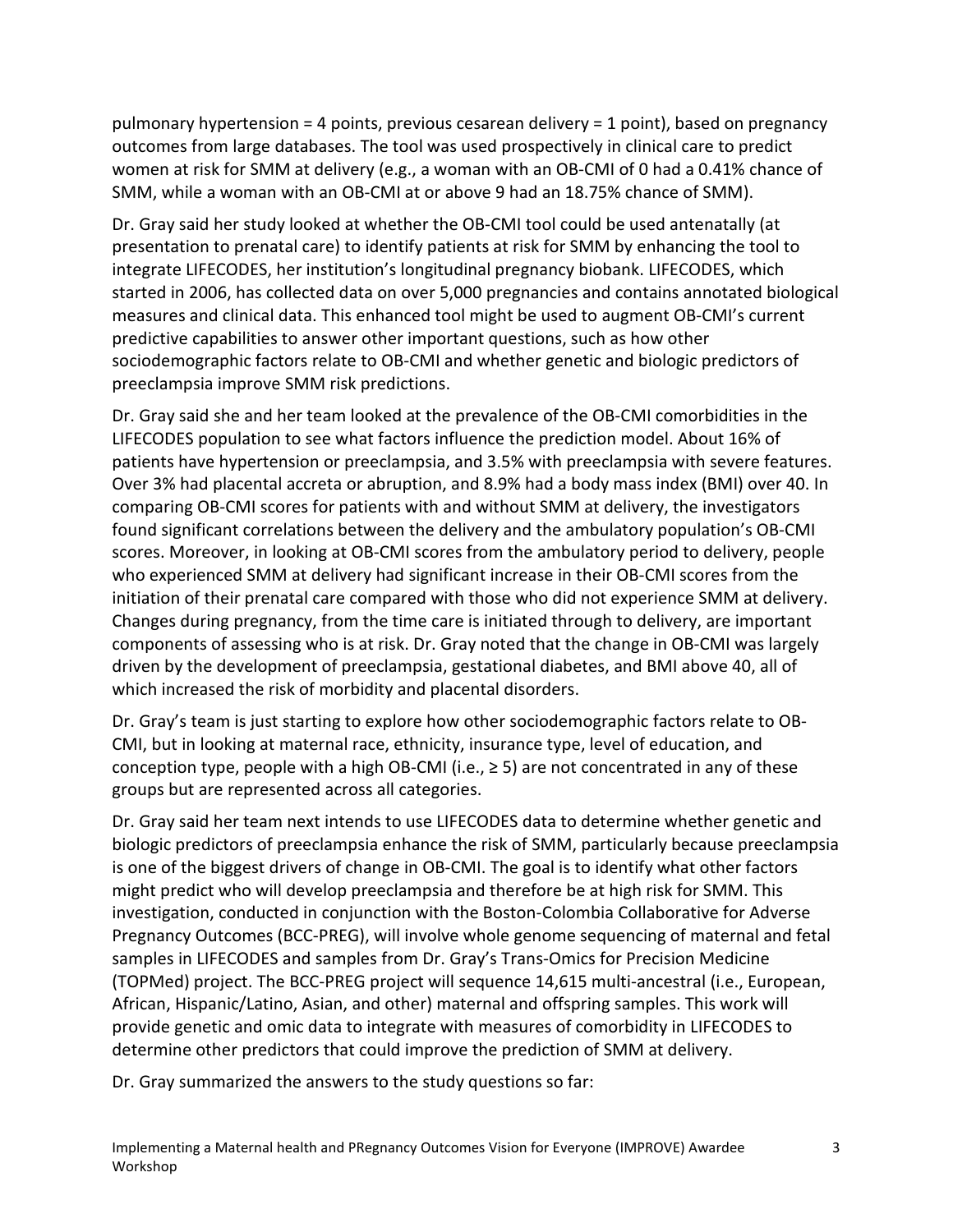- *Can OB-CMI be used antenatally to identify patients at risk for SMM?* Yes, and the changes from the antenatal OB-CMI to delivery OB-CMI are important.
- *How do other sociodemographic factors relate to OB-CMI?* Increased OB-CMI is prevalent across sociodemographic categories.
- *Do genetic and biologic predictors of preeclampsia enhance SMM risk prediction beyond the OB-CMI?* Predicting how other factors will integrate with OB-CMI is an important area of ongoing work.

# *Discussion*

*What are the demographics of the LIFECODES patients—specifically, the minority representation? This affects the generalizability of the findings.* **Dr. Gray** said the LIFECODES population is 50% White, 20% Black, 15% Asian, and 15% Hispanic.

*Since maternal morbidity and mortality extends postpartum, are there plans to do analyses on the predictability of the OB-CMI tool in the postpartum period?* **Dr. Gray** said the team intends to look at the postpartum period to identify cases of SMM, and expects to follow cardiovascular events and their relationship to the OB-CMI score for an even longer period.

*What will be learned from the genetic data, and how will that information be used for prediction models?* **Dr. Gray** said more exploration is needed, but it appears that mothers who have a genetic predisposition to hypertension are at much higher risk of preeclampsia. Identifying the specific biologic pathways for people who have that genetic predisposition, and perhaps ultimately integrating that into care, may be a way to understand the risk that is present.

# **Presentation: Severe Maternal Morbidity During Delivery Hospitalization Within an Integrated Healthcare System: Racial and Ethnic Disparities Related to Chronic**

# **Hypertension and Preeclampsia**

*Erica Pauline Gunderson, Ph.D., M.S., Kaiser Permanente Bernard J. Tyson School of Medicine, Northern California Division of Research*

SMM affects up to 3% of U.S. pregnancies, and preeclampsia is a leading risk factor for SMM. Black women have a twofold higher rate of preexisting chronic hypertension (cHTN) compared with White women, possibly contributing to the racial and ethnic disparities in maternal health outcomes. Dr. Gunderson said her study was designed to evaluate the role of cHTN and hypertensive disorders of pregnancy (HDP) in relation to SMM and racial and ethnic disparities and to identify the joint association of prior cHTN and preeclampsia with the relative risk of SMM, accounting for clinical, lifestyle, and social factors. The study used Kaiser Permanente electronic health records (EHRs) to look at deliveries involving one singleton pregnancy (live or stillbirth) among women 18 to 45 years old in Northern California from 2009 to 2019. Women with cHTN and diabetes were included, but women with other serious diseases and women with a history of preeclampsia were excluded. There were two cohorts: women with prior cHTN (*n* = 13,626) and a low-risk cohort composed of women with no cHTN and no history of preeclampsia (*n* = 249,892).

The racial and ethnic composition of the total sample (i.e., both cohorts) was 25% Asian, 8%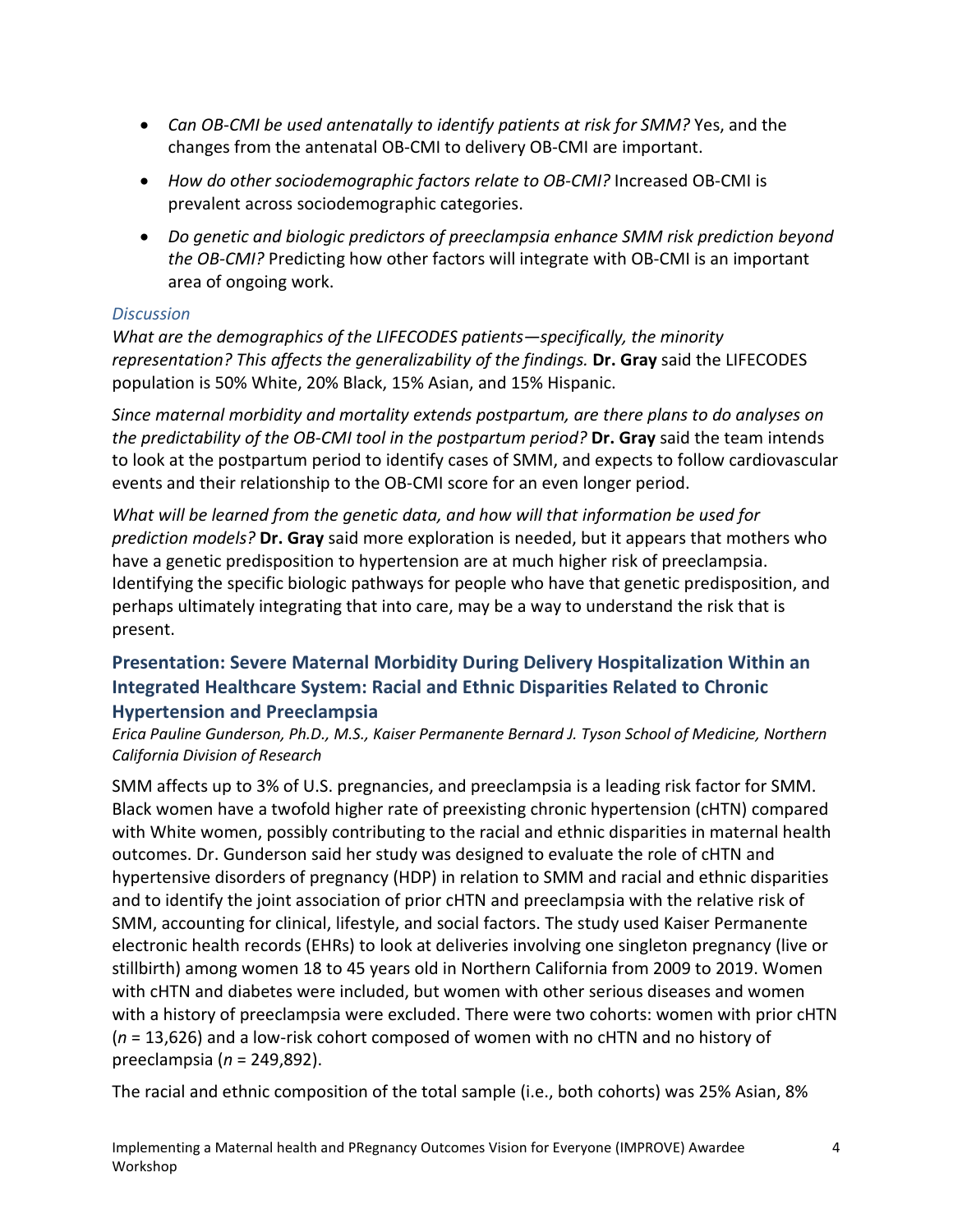Black, 26% Hispanic, 37% White, and less than 1% American Indian/Alaskan Native. The low-risk cohort had a racial and ethnic breakdown similar to that of the total sample, but in the prior cHTN cohort, Black women made up 14% and Asian women made up 20%. In terms of age and pre-pregnancy BMI, the Black, Hispanic, and Native Hawaiian/Pacific Islander groups were slightly younger (i.e., < 30 years old) and had a higher percentage of obesity, which is a risk factor for cHTN and preeclampsia. The investigators used the Neighborhood Deprivation Index to assess social determinant risk factors and found that these same three groups were also the most or more deprived.

The investigators estimated the proportion of women with SMM in their sample was 5,589 women, or 2.1% of the total study population. When SMM distribution (i.e., number per 10,000 births) was compared between women with no cHTN and those with prior cHTN, stratified by race and ethnic groups, higher numbers of SMM were associated with prior cHTN across all groups. Higher SMM numbers (per 10,000 births) were observed in the Native Hawaiian/Pacific Islander group (1167), followed by the Asian (711), Black (688), Hispanic (618), and White (488) groups. The investigators also looked at cHTN and HDP outcomes in the racial and ethnic groups, finding that women who developed preeclampsia had similar occurrences of SMM, regardless of whether they had no cHTN or prior cHTN, with the Native Hawaiian/Pacific Islander group at the highest risk for SMM. Preeclampsia in women with prior cHTN was highest in the Native Hawaiian/Pacific Islander group (44.1%), followed by the Asian (36.2%), Hispanic (34.0%), Black (32.0%), White (26.1%), and American Indian/Alaska Native (23.3%) groups. Women with no prior cHTN or history of preeclampsia had much lower percentages of preeclampsia (the highest being 6.1% for Black women, versus 4.4% for White women), and lower percentages of gestational hypertension (the highest being 5.6% for White women, versus 5.2% for Black women).

For the final analysis of the risk factors, Dr. Gunderson presented a model of the adjusted odds ratios of SMM, stratified by cHTN and HDP among the racial and ethnic groups, using the White group as the reference group. Overall, non-white women who developed preeclampsia, whether or not they had prior cHTN, had at least six-fold higher odds of SMM at delivery hospitalization compared with women in the White group who developed preeclampsia. This pattern is also consistently observed when stratified by specific race-ethnic groups.

Dr. Gunderson summarized the study findings:

- Both cHTN and preeclampsia are related to a higher risk of SMM during hospitalization for delivery.
- Preeclampsia showed comparable high rates of SMM for groups with prior cHTN and without cHTN across all race and ethnicity groups.
- Hawaiian/Pacific Islander individuals had the highest rates of SMM, followed by Black, Asian, and Hispanic groups, independent of age, obesity, smoking, and social factors.
- Identification and modification of SMM risk factors are crucial to eliminating maternal health disparities.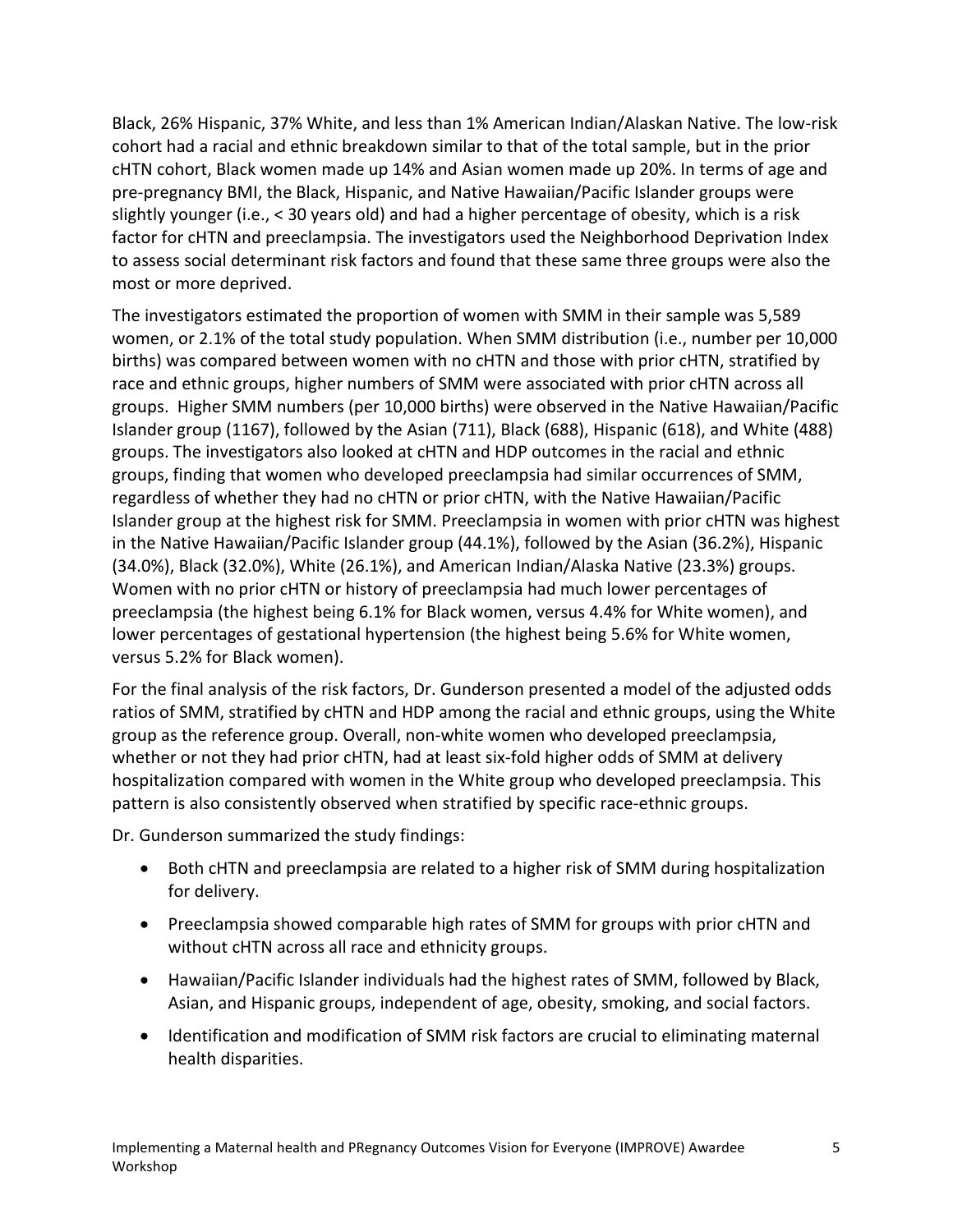### *Discussion*

*Within the Asian American population, there are different subgroups with different cultures and different metabolic risk factors. Do you have the ability to separate these data and aggregate them by different Asian American subgroups?* **Dr. Gunderson** said the investigators do have the ability and the granular data to determine and validate those different groupings. She noted that the investigators had published separately on Filipinos because of that population's much higher risk of peripartum cardiomyopathy.

*You mentioned controlling for obesity, smoking, and social factors in your regression models. What variables constituted the social factors? Also, what accounts for the significantly higher odds ratios of SMM in the Native Hawaiian/Pacific Islander group?* **Dr. Gunderson** said she did not know why the odds ratios were so high with the Native Hawaiian/Pacific Islander group, which comprised about 2,000 women out of the 240,000 women in the sample. She noted this group has higher rates of severe obesity and may have more cHTN, but more study is needed. The Neighborhood Deprivation Index was used for social factors, and a Kaiser Permanente task force is looking into measuring social factors and obtaining them from EHRs.

# **Presentation: Neurovascular Unit Dysfunction in Women with Severe Preeclampsia** *Eliza Miller, M.D., M.S, Columbia University*

Dr. Miller said her interest in preeclampsia stemmed from her time training in vascular neurology, when she saw a number of postpartum patients who had had serious strokes or other acute cerebrovascular conditions, many of which caused severe morbidity or death. According to the Centers for Disease Control and Prevention (CDC), cerebrovascular accidents account for 8.2% of pregnancy-related deaths in the United States, with hypertensive disorders of pregnancy (HDP) causing 7.2% of pregnancy-related deaths. Dr. Miller said some studies have shown that the actual mechanism of death in the HDP group was intracerebral hemorrhage, a severe complication of preeclampsia and eclampsia. She described a case study of a 30-year-old African American woman who developed a severe headache about 2 days after delivery and was prescribed pain medication and sent home. The patient presented on postpartum day 8 with generalized seizures and was diagnosed with eclampsia. Radiography of her brain showed posterior reversible encephalopathy syndrome and reversible cerebral vasoconstriction in the brain's blood vessels, both well-known effects of the eclampsia syndrome. The woman survived but was permanently disabled. Dr. Miller said she reviewed a number of cases and found a predominance of devastating maternal hemorrhagic strokes in the first 2 weeks postpartum. This observation informed her supplemental study into preeclampsia as related to the maternal neurovascular unit. The goal was to develop and pilot two clinical protocols to prevent neurological SMM and mortality, including postpartum stroke.

Aim 1 of the study was to (a) assess knowledge gaps among OB providers about warning signs of neurological SMM and MM and (b) develop a maternal stroke bundle to be used in the inpatient or emergency/triage setting to ensure that peri- and postpartum women with neurological symptoms receive appropriate evaluation.

Dr. Miller reported on Aim 1(a) results. A survey of 40 OB and emergency department providers to determine their knowledge and comfort with maternal neurological emergencies (MNEs) revealed that 40% had slight or no confidence managing MNEs. More than half did not know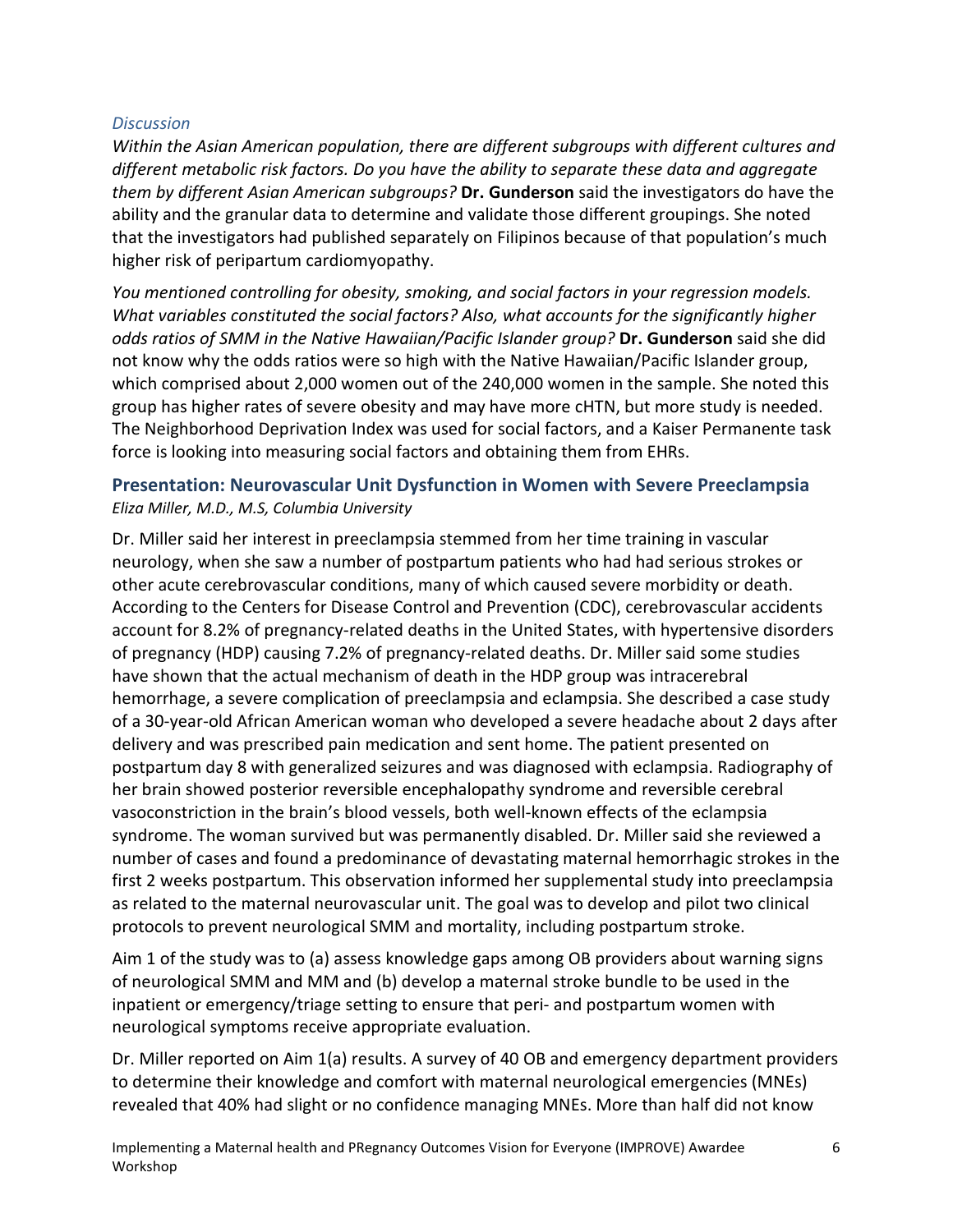that postpartum was the highest-risk time period or that tissue plasminogen activator, a thrombolytic agent that breaks down blood clots to restore blood flow in acute ischemic stroke, could be given in pregnancy, and only 20% correctly identified all the red flag features of headache. Nearly all (95%) agreed that developing institutional protocols for MNEs in pregnant and postpartum women was important. For Aim 1(b), the investigators developed maternal stroke prevention and treatment educational material in collaboration with the Obstetric Life Support consortium, to be published in the form of a manual. They also created a mnemonic for knowing when a headache is an emergency situation: **SCANME** (**S**udden/Severe/Seizure, **C**hange in position of quality, **A**ltered mental status, **N**eurological deficits/Nausea and vomiting, **M**edications without relief, **E**levated blood pressure or temperature).

Aim 2 of the study was to (a) develop a protocol for near-infrared spectroscopy (NIRS)–based bedside monitoring to identify impaired cerebral autoregulation in women admitted to the hospital with postpartum preeclampsia and (b) pilot the protocol in 10 patients with high-risk neurological features, such as headache.

Dr. Miller reported on the Aim 2(a) results. The investigators wanted to develop a way to identify perfusion problems in the maternal brain when women were admitted with postpartum preeclampsia or a hypertensive emergency. The investigators assembled an apparatus that was basically a portable, NIRS-based cerebral oximetry monitor with continuous, noninvasive blood pressure monitoring. They tested the feasibility and refined the protocol to increase comfort and tolerability, based on feedback from three study participants. Dr. Miller noted that people having this kind of monitoring are usually unconscious, so comfort is a significant factor for using this device on people who are conscious but feeling unwell.

Dr. Miller predicted an exciting future for the field she calls "neuro-obstetrics," a crossdisciplinary field that goes from bench studies of such things as the blood–brain barrier in pregnant and postpartum people to public health and medical education, collaborating on clinical care, and the bioengineering of new machines.

#### *Discussion*

*Please provide more information about cerebral oximetry.* **Dr. Miller** said that cerebral oximetry is often used by neuro-anesthesiologists and in neurocritical care. Patients are usually unconscious when it is applied. The mechanism, which is basically just a sticker taped to the head, monitors the tissue oxygenation index, which is the ratio of deoxygenated hemoglobin to total hemoglobin and is a proxy for cerebral blood flow. It is not perfect, but it is easy to use and does not require a lot of expertise. Dr. Miller noted that in her study, where patients are awake, the headband of her apparatus has been modified to be soft and comfortable.

*Does skin tone affect the cerebral oximetry measurement?* **Dr. Miller** said it does not, nor does skull thickness or many other physiological factors. This is important because maternal stroke, intracerebral hemorrhage, and other complications disproportionately affect people of color. The question illustrates the need for objective criteria to help providers manage and prevent or at least mitigate—the effects of these devastating complications and not simply send people with a headache home.

*Has the contribution of the maternal immune system been explored in maternal stroke?* **Dr.**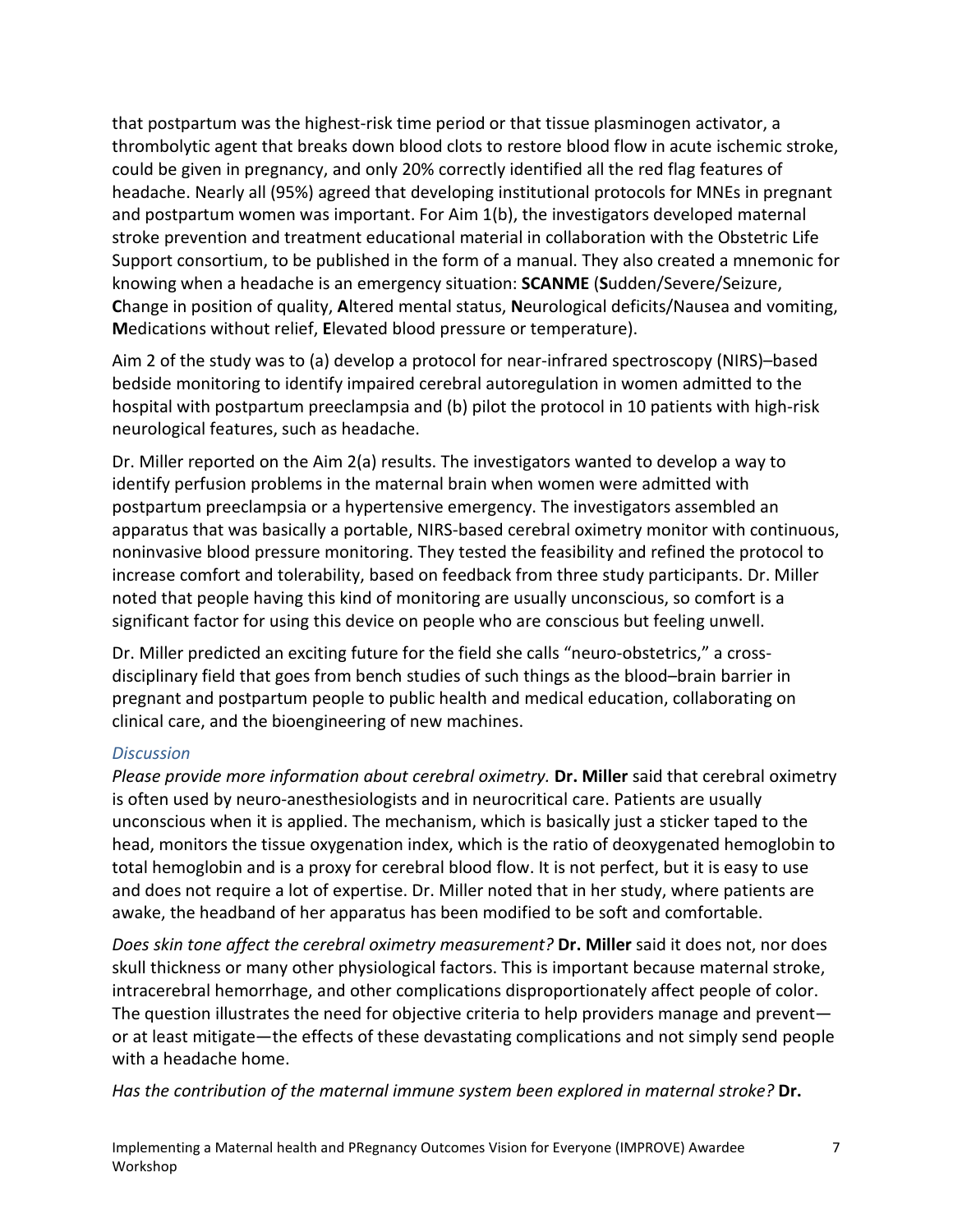**Miller** said her K23 study is looking at whether neuroinflammation is a significant contributor to neurovascular unit dysfunction in preeclampsia.

# **Presentation: Preconception Contributors to Severe Maternal Morbidity in Black and White Women**

### *Janet Catov, Ph.D., M.S., University of Pittsburgh*

The rates of SMM are increasing, and there are profound disparities across all racial and ethnic groups. Among pregnancy-related deaths from 2014 to 2017, 42% to 62% appear to be related to cardiovascular events. This study, a supplement to a parent study looking at life course approaches to cardiovascular risk factors associated with adverse pregnancy outcomes, aims to examine the pre-pregnancy antecedents to SMM events and the associated racial disparities. The hypothesis is that poor cardiovascular health and adverse psychosocial stress before pregnancy contribute to SMM and racial disparities.

The study used data from the NHLBI Coronary Artery Risk Development in Young Adults (CARDIA) study to look at nearly 1,392 women (51% Black) with 2,3720 post-enrollment births for up to 1 year post-delivery. SMM was characterized using the CARDIA study criteria, which included delivery records and self-reported hospitalizations up to 1 year post-delivery. Cardiovascular health (CVH) and stress before pregnancy were also assessed. Self-reported adverse pregnancy outcomes (APOs) were defined as hypertensive disorders, preterm birth, and gestational diabetes. Generalized linear mixed models related CVH and stress to risk of SMM birth were adjusted for race, age, education, parity, and APOs, using non-SMM births as the referent. The 1-year follow-up data from self-reported hospitalizations was divided into SMM in the first 6 weeks after delivery (i.e., hemorrhage, sepsis, cardiomyopathy, and hysterectomy) and SMM events over the entire 1-year period (i.e., cardiovascular events, depression, domestic violence, and overdose).

Dr. Catov said the pre-pregnancy CVH data on risk factors (e.g., age, education, blood pressure, smoking, cholesterol level) did not indicate any racial differences in the occurrence of SMM between Black and White women; overall, the incidence of SMM was similar for both races (1.7% in Black women and 1.9% in White women). However, when the data were aggregated into a pre-pregnancy CVH score as related to SMM and race, Black women in general had worse CVH than White women did, with or without SMM. The investigators used clinical cut points to identify poor, intermediate, or high CVH and found that none of the Black women with SMM (*n* = 19) scored in the high CVH category, compared with about 40% of the White women with SMM (*n* = 24). More than 40% of Black women with SMM scored in the poor CVH category, compared with well under 10% of White women with SMM.

The markers of stressful life events before pregnancy indicated that Black women with SMM were more likely than either Black or White women without SMM to have experienced stressful events. When the pre-pregnancy CVH and stress data were combined and modeled to look at pre-pregnancy health and SMM, there was only a very weak correlation between CVH and stress. However, CVH was found to be highly protective against risk of SMM events in Black women but not in White women. The stress data were less precise. The risk of SMM appears to be modestly higher in Black women who have higher pre-pregnancy stress, but more work is needed to determine what, if any, differences there are between Black and White women.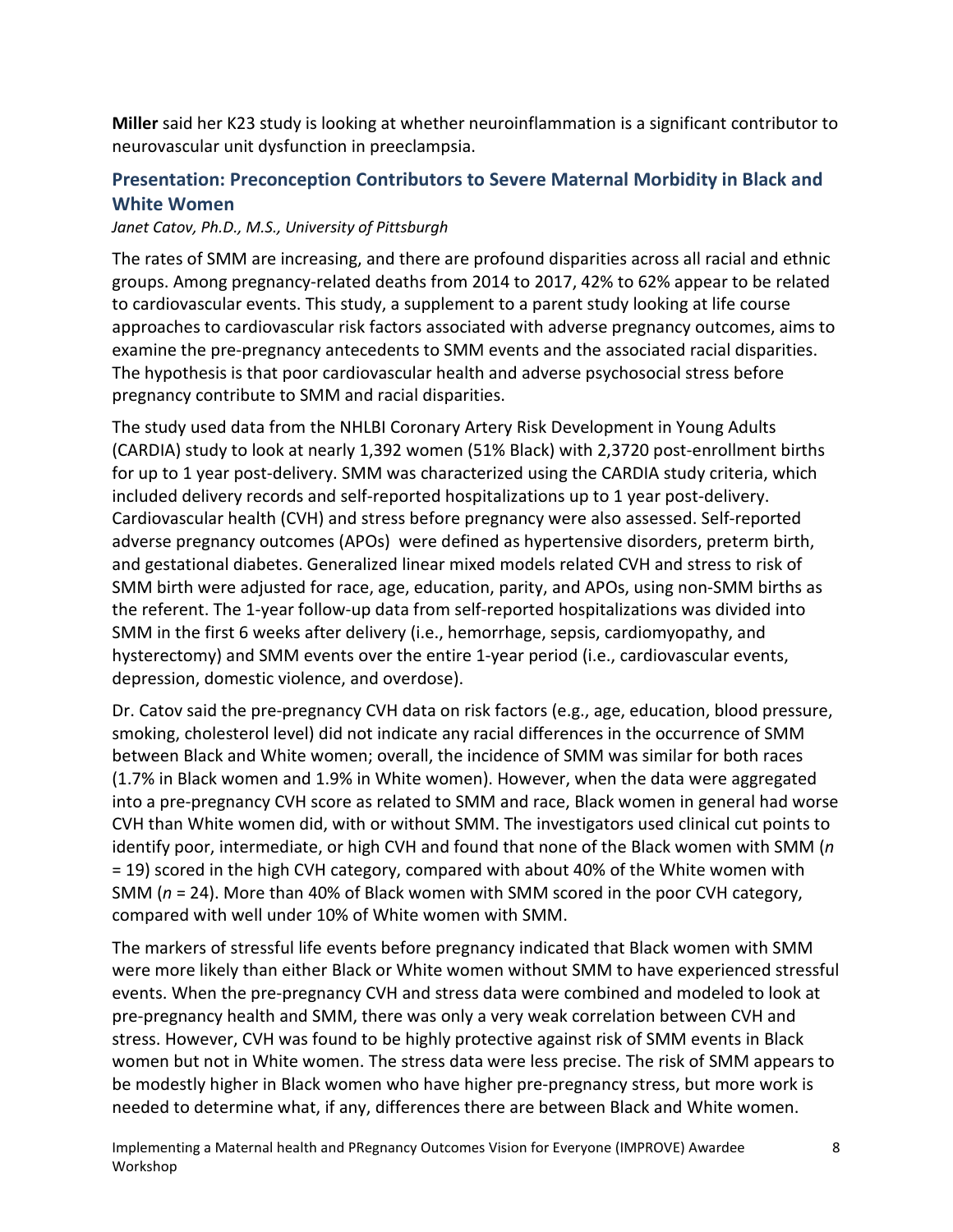Dr. Catov summarized the study conclusions:

- Better pre-pregnancy CVH was associated with reduced risk of SMM in Black but not White women.
- Pre-pregnancy stressful life events were more common in Black compared with White women and appeared to have a stronger but not statistically different association with SMM risk.
- Poor pre-pregnancy CVH was associated with risk of SMM in Black women, and prepregnancy stress was also linked to SMM.

# *Discussion*

*How was "stressful events" defined, and did it take into account structural racism and SDOH?* **Dr. Catov** said the CARDIA study began in the mid-1980s and enrolled participants who were in their 20s. It was not possible to disentangle stressful life events around racial or sexual discrimination during the 1980s, from information on the CARDIA questionnaire. The other items that are in the stressful life event category broadly relate to such things as witnessing or being a victim of violence, living in poverty, and having parents who divorce.

*What explains the finding that better pre-pregnancy CVH lowers the risk of SMM in Black but not White women?* **Dr. Catov** suggested that Black women might be more heavily burdened by poor pre-pregnancy CVH than White women, so the lessening of the risk was more pronounced for Black women. Pre-pregnancy CVH does matter for White women, particularly at younger ages, but the burden appears greater in Black women. It would be good to replicate this finding with a more contemporary cohort if preconception data are available.

# **IDENTIFICATION AND PREVENTION OF MATERNAL MORBIDITY AND MORTALITY RISK**

# **Moderator**

*Sarah Yoon, Ph.D., RN, National Institute of Nursing Research, NIH*

# **Presentation: Maternal Obesity and SARS-CoV-2: Maternal Blood and Fetal Placental Immune Response**

# *Andrea Goldberg Edlow, M.D., M.Sc., Harvard Medical School*

Pregnancy is associated with a significantly increased risk for SMM and mortality in the context of COVID-19. Pregnant patients with COVID-19 are more likely than nonpregnant patients of the same age to be admitted to the intensive care unit, to receive invasive ventilation, and to die. Recent data showed that SARS-CoV-2 was associated with an increased risk of severe obstetric morbidity and mortality, primarily related to hypertensive disorders of pregnancy, postpartum hemorrhage, and infections other than SARS-CoV-2.

Obesity is a risk factor for severe disease in pregnancy. CDC studies showed that pre-pregnancy obesity, defined as a BMI of 30 or more, was associated with a 1.4-fold relative risk of severe disease. A recent review of more than 63 observational studies showed that one-third of pregnant women hospitalized for COVID-19 had obesity

Dr. Edlow said that the underlying mechanisms that drive the increased risk of SMM in the setting of obesity are not known. She described her study, which has two objectives: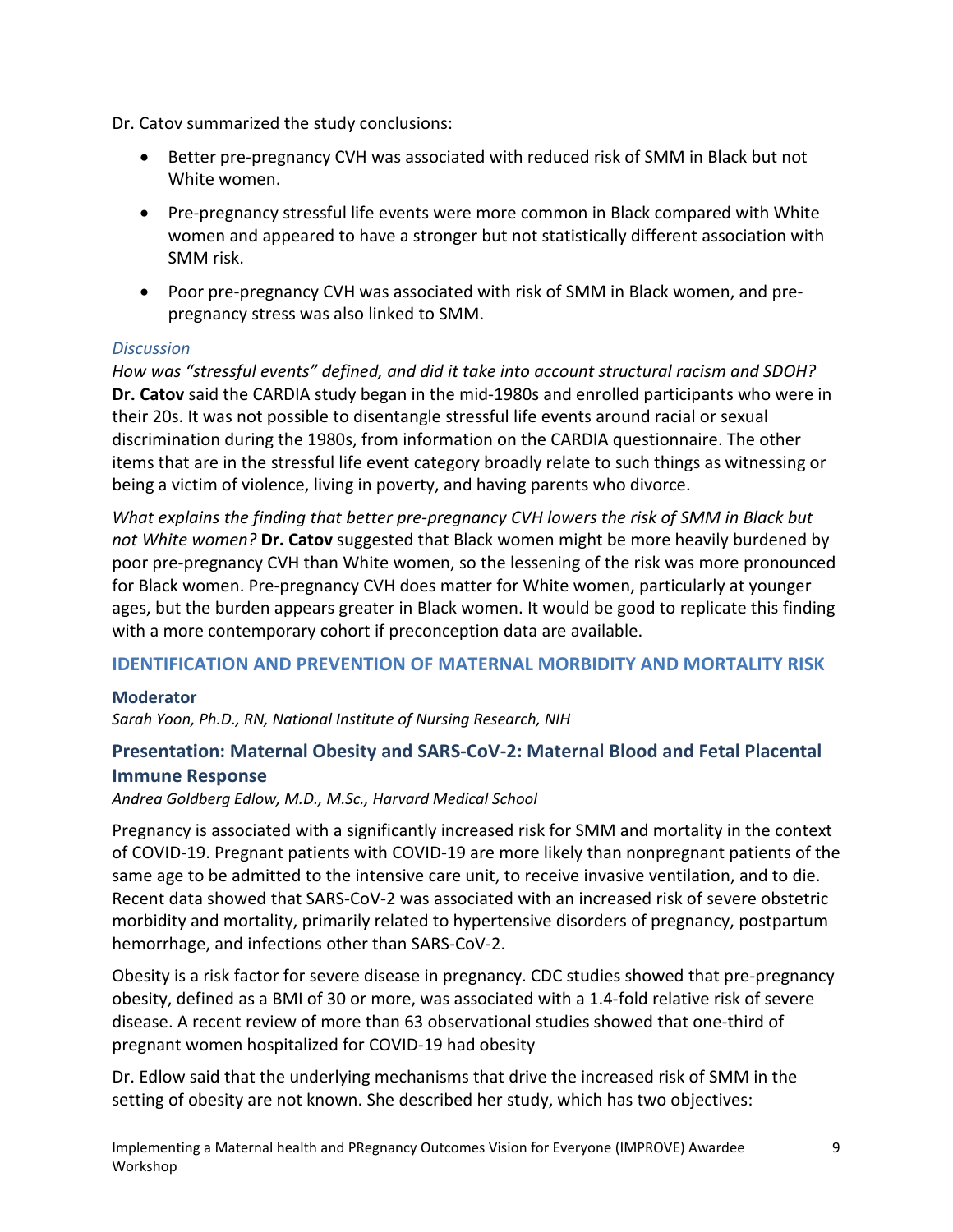- Determine how maternal obesity alters the maternal cellular (monocyte and T-cell) response to SARS-CoV-2. The hypothesis is that maternal obesity primes T cells and monocytes toward an inflammatory phenotype, resulting in increased pre-inflammatory cytokine production in the context of SARS-CoV-2.
- Determine how SARS-CoV-2 affects the fetal placental macrophage (Hofbauer cell) single-cell transcriptome. The hypothesis is that even in the absence of placental infection, maternal SARS-CoV-2 infection will alter the Hofbauer cell transcriptome.

To evaluate the maternal immune response to SARS-CoV-2, the investigators started with 110 pregnant individuals (36 COVID-19–negative controls and 74 participants with COVID-19). These participants were recruited before vaccines were available, so all were unvaccinated. They were divided relatively evenly between patients with obesity (i.e., BMI  $\geq$  30) and without obesity. The investigators also recruited a competitor group of 45 nonpregnant women of reproductive age (19 COVID-19–negative controls and 26 participants with COVID-19). This group was also divided between lean participants and those with obesity. Peripheral blood mononuclear cells and plasma were isolated from the participants. Cytokine expression was quantified for monocytes, T cells, and maternal plasma. Stool samples from many of the participants were also collected and are being sequenced to determine how the maternal gut microbiome might influence the immune response to SARS-CoV-2 and whether there is directional crosstalk.

The investigators found that monocytes from healthy pregnant women were more reactive than those from nonpregnant controls. Pregnant controls had more pro-inflammatory cytokine production from their monocytes upon stimulation with lipopolysaccharide (LPS). As COVID-19 severity increases, monocytes either are exhausted and can no longer produce proinflammatory cytokines in response to LPS or are potentially suppressed. It is not clear whether this is reflective of more pro-inflammatory cytokine production during the illness or whether this potential suppression could itself be driving the pathophysiology. A similar effect has also been observed in nonpregnant populations and across participants both with and without obesity. Dr. Edlow noted that although monocyte exhaustion increases with increasing COVID-19 severity in pregnancy, some recovery of the monocytes' pro-inflammatory capabilities was seen during convalescence. The investigators also found that maternal obesity is associated with a pro-inflammatory CD4<sup>+</sup> T-cell phenotype in COVID-19. The CD4<sup>+</sup> T-cells of pregnant women with obesity produced significantly more IL-2, IL-4, and TNF-α, an increase not seen in the nonpregnant population. A similar pattern was seen with the CD8<sup>+</sup> T-cell phenotype.

To evaluate the fetal placental macrophage single-cell transcriptome, single-cell RNA sequencing (scRNA-seq) was performed on Hofbauer cells that were isolated from homogenized placental villous tissues from 12 placentas (from 4 SARS-CoV-2–positive pregnancies and 8 negative controls). Differentially expressed genes were identified with a negative binominal test, and functional analyses were performed to understand what these genes might be doing. The idea was to use fetal placental macrophages as a surrogate for fetal brain microglia, because they both share a common yolk sac origin. Microglia are largely inaccessible during fetal life and after birth, so this is an opportunity to find a more accessible cell type with a common origin to provide information about the programming effects from various maternal exposures, including obesity, on fetal microglia. The investigators found that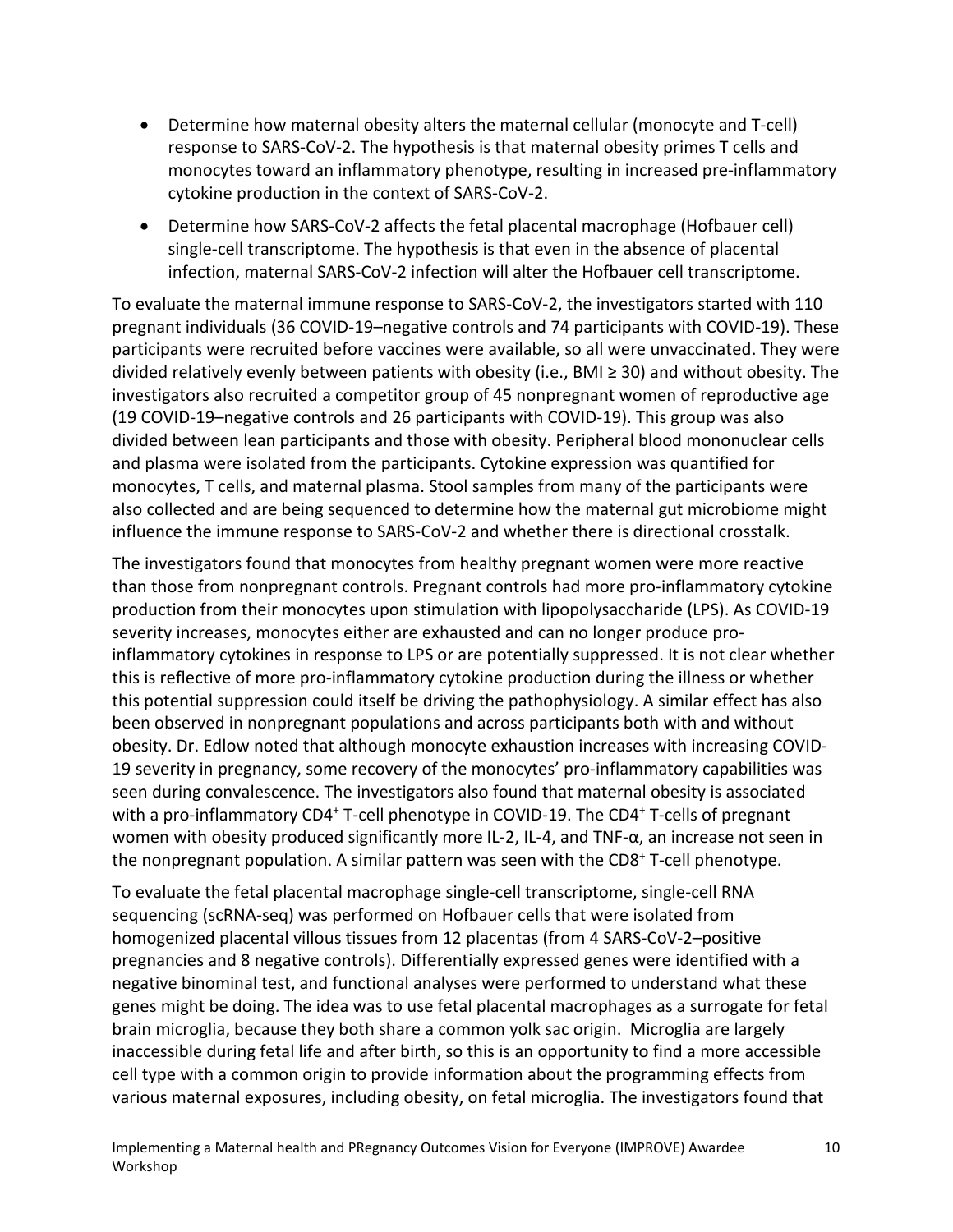the scRNA-seq demonstrated that COVID-19 was associated with a distinct fetal placental macrophage signature, with more than 1,400 differentially expressed genes in Hofbauer cells in the setting of maternal COVID-19. No placentas had a detectable SARS-CoV-2 viral load. Functional analysis of the differentially expressed genes suggested that maternal COVID-19 was associated with altered Hofbauer cell pro-inflammatory and mTOR signaling, mitochondrial dysfunction, and cell death.

Dr. Edlow summarized the study conclusions:

- Increased pro-inflammatory potential of CD4<sup>+</sup> and CD8<sup>+</sup> T-cells in pregnancy in patients with obesity may help elucidate the increased risk for SMM.
- The significant impact of maternal COVID-19 on fetal placental macrophages suggests fetal immune effects even in the absence of vertical transmission.

Dr. Edlow said future research will focus on developing cellular models for fetal brain cells (microglia) using more accessible proxy cell types in humans, including cord blood monocytes and Hofbauer cells isolated from the placenta.

# *Discussion*

*Since the level of monocyte expression might differ by infectious stage, when were blood samples collected in terms of early or late COVID-19 stage?* **Dr. Edlow** said the blood samples were collected when the participants were hospitalized for illness. The investigators were selecting for people who were symptomatic or admitted for COVID-19, and all blood samples were obtained before the initiation of any treatments or therapies, especially dexamethasone, which could be relevant for monocyte depression. The convalescent samples were usually from the same individuals who had recovered from COVID-19 or from the pregnant population when they went on to delivery.

*Are you also hypothesizing that the Hofbauer effects are indicative of maternal glial cell effects and perhaps some of the postpartum hemorrhage outcomes that are being reported?* **Dr. Edlow** said the hypothesis is that the Hofbauer cell would be more reflective of the fetal brain microglia transcriptome, not the maternal one, because that is where the common yolk sac origin and common programming influence might occur.

# **Presentation: LINK MOMS: Addressing Maternal Morbidity and Mortality in Community Health Centers**

# *Sadia Haider, M.D., M.P.H., Rush University; and Rachel Caskey, M.D., M.A.P.P., University of Illinois at Chicago*

Dr. Haider said the LINK MOMS study is a collaboration among co-investigators at AllianceChicago, an organization dedicated to improving personal, community, and public health through a network of community health centers (CHCs). AllianceChicago has 74 CHCs spanning 20 states and clinical data on nearly 4 million patients.

LINK MOMS is a supplement to a parent study looking at how to improve maternal outcomes by ensuring a continuum of care throughout pregnancy and removing barriers to timely access to postpartum contraceptive care by linking the mothers' care with the well-baby visits. The LINK MOMS study uses a population-based approach to identify the health outcomes of a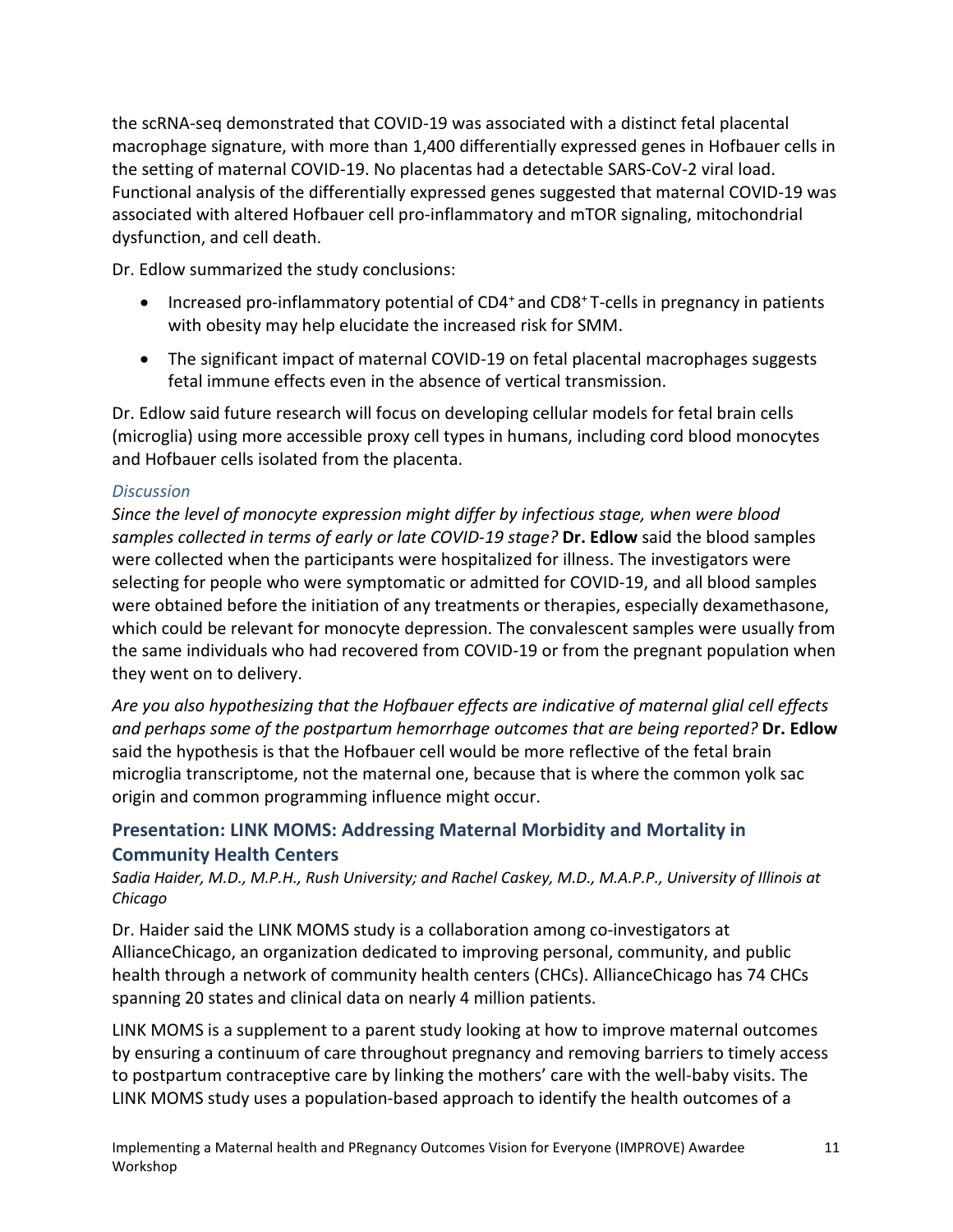defined group of people. For LINK MOMS, this involves identifying the clinical, social, economic, and behavioral factors associated with adverse outcomes for pregnant and postpartum people in order to create a registry that identifies pregnant and postpartum people at risk and facilitates earlier connections to care. This timely access to care could be a critical preventive measure for SMM and maternal mortality. LINK MOMS has three aims:

- Aim I: Build a population health interface to identify pregnant and postpartum people at risk for SMM or maternal mortality, using standard clinical data from electronic medical records (EMRs), and create a LINK MOMS registry.
- Aim II: Validate the LINK MOMS registry, using data from CHCs across the country.
- Aim III: Design an implementation plan for the LINK MOMS registry in the CHCs.

The study uses the Health Catalyst Population Builder platform to identify the patients meeting the criteria for specific conditions that could result in poor maternal health outcomes.

Dr. Caskey reviewed the study outcomes to date:

- Aim I: The investigators have conducted two sessions with subject matter experts, reviewed transcripts of those sessions for key variables for identifying people at risk for SMM and maternal mortality, and explored documentation practices at CHCs to identify which key variables were most frequently used. Key variables included gestational diabetes, depression, multiple gestations, smoking, maternal age, domestic violence, and hypertension.
- Aim II: The Population Builder tool was applied to build the registry, which was informed by the list of variables. Out of almost 4,000 unique patients in databases from five CHCs, nearly 3,000 patients were identified as being positive for at least one variable. Validation of the registry's accuracy in identifying people at risk of SMM and MM is in progress. The investigators are developing an abstraction tool to standardize the chart review process and a scoring system to stratify patients by risk level.
- Aim III: The investigators will be conducting interviews with moms to get their feedback on their care needs, the LINK MOMS registry itself, and their suggestions for how the registry should be used and whether there are privacy concerns. Interviews with providers will focus on clinicians' preferences for utilization of registry data in clinical practice, barriers and facilitators to using the registry, and any resource issues.

Future directions include testing the registry in AllianceChicago CHCs across the country and following the outcomes longitudinally, broadly sharing findings and data points that are predictive of high risk of SMM and MM, allowing the LINK MOMS validated approach to be used by other clinical care settings and their EMR systems, and seeking further funding for an implementation trial of the LINK MOMS registry.

# **Discussion**

*How did you educate the lay stakeholders so they felt comfortable with their role on the research project?* **Dr. Caskey** said the stakeholders come from very different backgrounds and include clinicians and other professional stakeholders, as well as lay stakeholders and patients.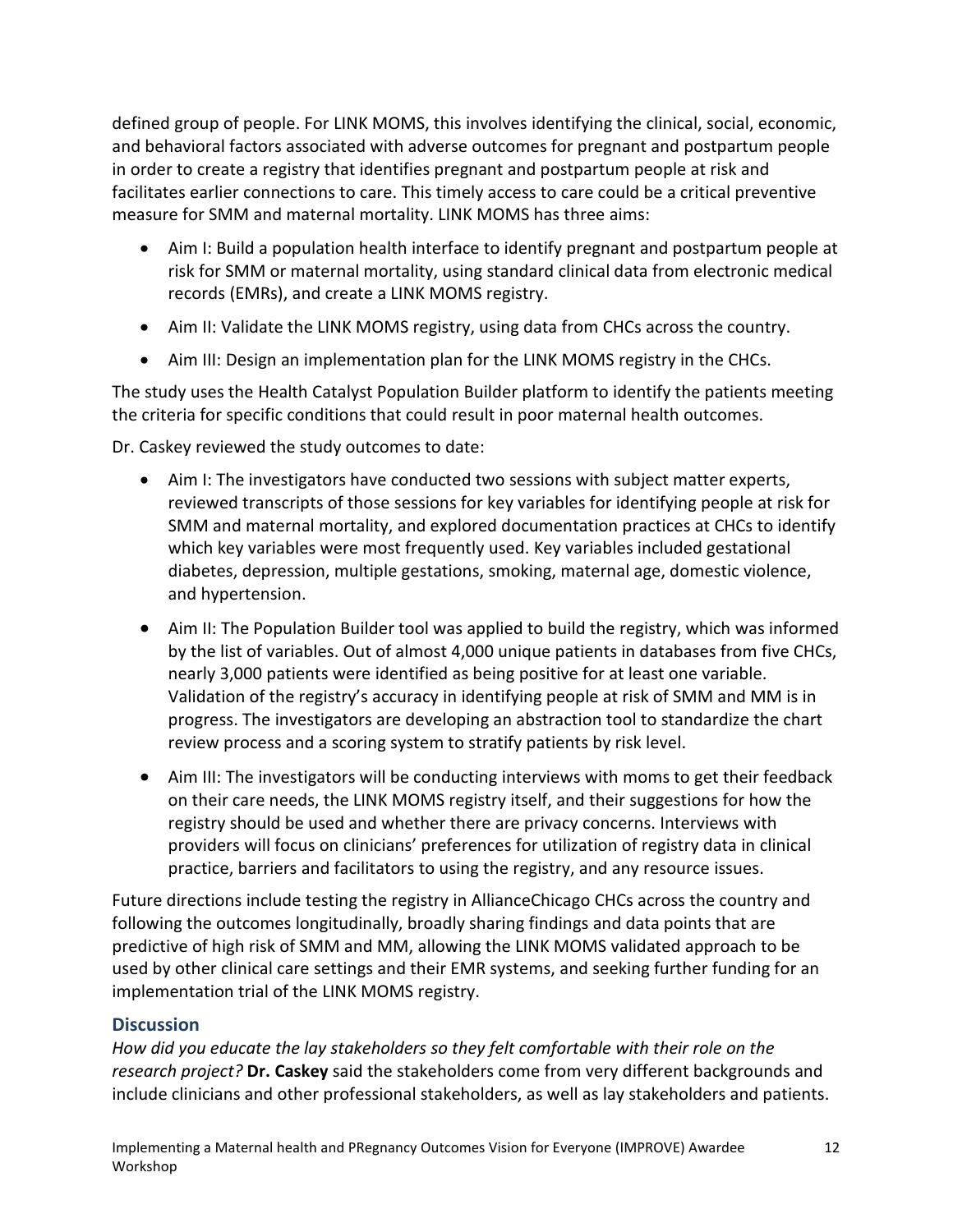It was important to emphasize all of the stakeholders' importance to this process and to make clear that if something does not make sense to pregnant people, the work is in vain.

*Will the Population Builder be part of the EHR system?* **Dr. Caskey** said it would. It essentially extracts data from a patient's EHR. The idea was to create a tool that flags certain identifiers for adverse pregnancy outcomes within an EHR. Sites can decide how to act on those data, such as identifying people most at risk or by identifying patients based on specific risk factors.

*Are the key risk factors you are identifying a combination of SDOH and clinical factors?* **Dr. Haider** said they are. The goal is to balance how much is put into the tool to make it practical and useful for the health centers, so there must be the right balance between clinical and social factors. SDOH factors are just as important in predicting outcomes, but one of the biggest challenges is how or whether SDOH are documented in the EMRs.

Universal SDOH screening and documentation is important and should be part of the patient's EHR during prenatal care. **Dr. Haidar** agreed. Improving SDOH screening and documentation would make the tool more valuable.

# **Presentation: Is Maternal Risk-Appropriate Care Associated with Decreased Severe Maternal Morbidity for Abnormal Placentation? Preliminary Results of a Mixed Methods Study**

# *Kimberly Gregory, M.D., M.P.H., Cedars-Sinai Medical Center*

Dr. Gregory said that although maternal mortality is increasing in the United States, it is decreasing in California, possibly due to the widespread implementation of hypertension and hemorrhage bundles. However, SMM is still a significant problem in about 3% of all pregnancies. CDC lists 21 conditions of SMM, but that list includes disseminated intravascular coagulation and shock, which are potentially preventable, and hysterectomy and transfusion, which are actually part of the treatment for SMM. Dr. Gregory suggested that it might not be fair to include these treatments and preventable conditions in the definition of SMM. Ventilation is also listed, even though many patients prefer to have general anesthesia for procedures.

Dr. Gregory noted that a series of papers had outlined the criteria for "accreta centers of excellence." She described three abnormal placentation conditions: placenta accreta spectrum disorder (PAS), a potentially fatal condition associated with significant hemorrhage, which can require transfusion and/or hysterectomy; placenta previa, which requires cesarean delivery, with increased risk of bleeding, transfusion, and hysterectomy; and low-lying placenta, for which cesarean delivery is often recommended due to an increased risk of bleeding. Dr. Gregory said her study aimed to identify the policies and procedures in place at high-volume centers in California over a 2-year period to determine the extent to which maternal outcomes were associated with the volume of hospital procedures, specific services that were provided, and the hospital's maternal level of care designation, if it had one.

Of the more than 1.3 million deliveries in California from 2016 to 2018, 1,677 (0.12%) were cases of placenta accreta, and 11,146 (0.82%) were cases of placenta previa. The hospitals designated as accreta hospitals, which represent 25% of all hospitals, saw nearly half of the accreta cases and one-third of the previa cases, suggesting some type of informal triage and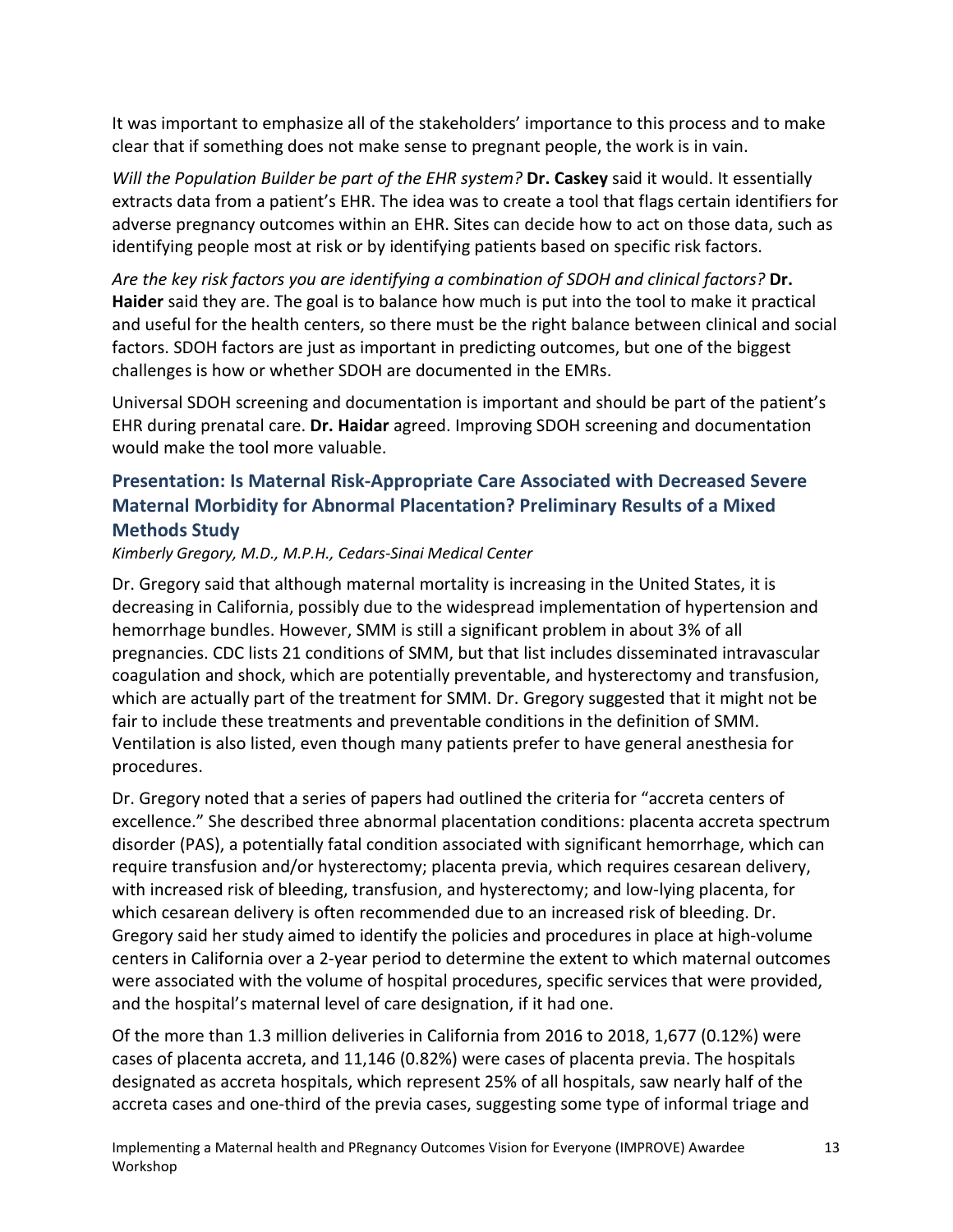regionalization of care for these disorders. During this time period, out of 196 birthing hospitals, 27 were considered high-volume centers (i.e., at least six placenta accreta cases per year).

The investigators conducted structured interviews with the chief of obstetrics or a designee at 20 of the high-volume hospitals to determine what resources and services should be available in accreta centers. The investigators found considerable variation among the hospitals. A majority of the hospitals performed preoperative hemoglobin optimization; had a designated accreta team; routinely placed an arterial line; had access to an in-hospital blood bank, a cell saver, and perfusionists; and had a massive transfusion protocol. But only about half performed a confirmatory magnetic resonance imaging (MRI) scan, admitted patients in advance for preparation with a special team, routinely placed a central line, had access to interventional radiology, did cystoscopy and stent placement before surgery, had a preoperative plan for going directly to a cesarean hysterectomy, or did a formal debriefing after the procedure. The number of physicians on the accreta teams ranged from 1 to 15. Only 13 (65%) of the hospitals considered their institution to be a designated accreta center.

Dr. Gregory summarized the interview responses, noting that almost all centers had a multidisciplinary team headed by a maternal–fetal medicine (MFM) specialist and a skilled surgeon and had massive transfusion protocols. Centers varied with regard to intraoperative monitoring, preemptive prophylactic procedures, number and types of surgeons, and placental removal and planned cesarean hysterectomy. Primary surgeon expertise ranged from OB/GYN specialists, to MFMs, to gynecological oncologists. Hospitals generally described their outcomes as "excellent," citing low rates of transfusions, sending the majority of women to the regular postpartum floor after the procedures, and not requiring a hysterectomy or interval procedure as successful outcomes.

Dr. Gregory said conducting the interviews herself gave her insight into the following recommendations for future study, which are based on what some of the centers are already doing:

- Require consensus of two-thirds of MFMs on ultrasound readings before proceeding with a hysterectomy; otherwise, just attempt to remove the placenta.
- Encourage more active interaction between accreta nurses and the patient and family throughout the hospital stay. Involve social workers or psychological consultations to address post-traumatic stress syndrome.
- Provide a debriefing that includes the patient.
- Institute monthly conferences to compare specimens with ultrasound or MRI in the presence of both the surgeon and the imaging consultant.
- Use suture ligature for bloodless hysterectomy.
- Conduct immediate preoperative ultrasound for instant feedback to confirm false positives.
- Perform cystoscopy after delivery if the bladder is involved, and leave the placenta in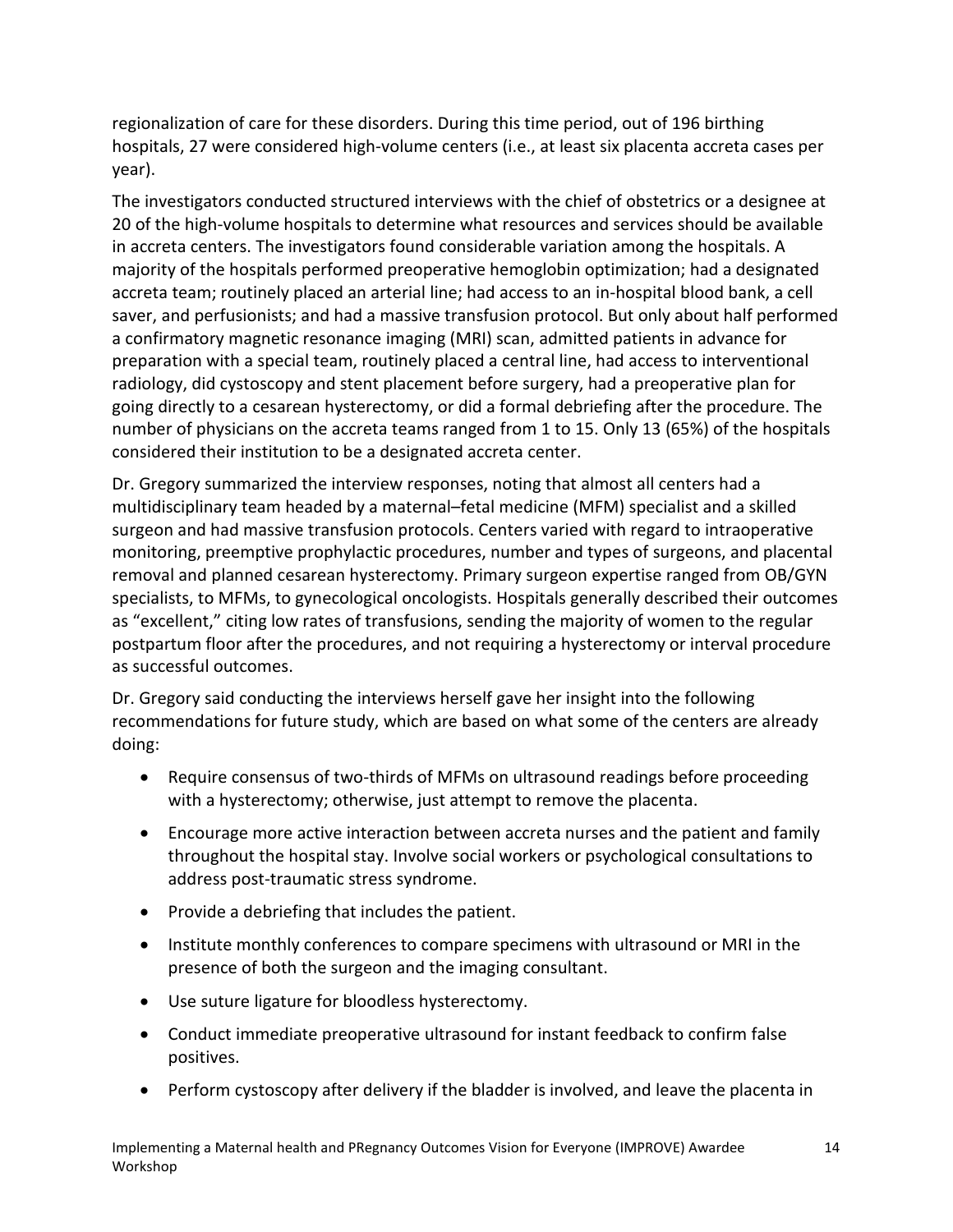until patient returns in 6 weeks.

• Conduct annual simulations with the team.

Dr. Gregory outlined some next steps:

- Stratify hospitals by policies and procedures and evaluate maternal SMM outcomes by both including and excluding hysterectomy and transfusions. Excluding hysterectomy and transfusions would likely provide a different metric of SMM for PAS.
- Determine whether there are disparities in outcomes by race and ethnicity for the placental conditions, stratified by policies, procedures, and sites.
- Share descriptive summary results with study participants, who exhibited interest in what other hospitals were doing during the interviews.
- Propose a quality metric to determine how well the different centers are managing the placental conditions. The current measure of SMM does not capture that metric. Consider developing a patient registry.
- Determine which policies and procedures should be universal for optimum outcomes across all sites.

#### *Discussion*

*Is there any geographic variability (e.g., rural or urban) or resource availability associated with the outcomes?* **Dr. Gregory** said the hospitals were spread across California, with some regional centers in more rural areas that smaller hospitals refer to. The biggest difference was the subspecialty of the primary surgeon. In the less urban, less academic centers, the primary surgeon was more likely to be a generalist and the team would be smaller. But often, the more rural the site, the more dedicated the team.

*Why does accreta require surgery, which seems extreme?* **Dr. Gregory** said the consensus of the centers of excellence was to proceed directly to a planned cesarean hysterectomy to reduce overall blood loss and morbidity. But not all centers do this, and other sites advocate for hysterectomy to be a patient-centered decision, although that means accepting the possibility of increased morbidity.

*Is MRI, which may not be available in all centers, required for a diagnosis?* **Dr. Gregory** said there is no consensus that MRI is needed, but there is a consensus that it should be available.

# **STRUCTURAL AND SYSTEMATIC CONTRIBUTORS TO MATERNAL MORBIDITY AND MORTALITY**

#### **Moderator**

*Jennifer Alvidrez, Ph.D., Office of Disease Prevention, NIH*

### **Presentation: Affordable Care Act (ACA) Medicaid Expansion and Maternal Morbidity** *Pinka Chatterji, Ph.D., University at Albany*

Dr. Chatterji said that U.S. SMM rates, which are higher than in similar industrialized countries, have been rising in recent years. There is growing evidence that preconception health is an important factor in determining pregnancy and childbirth outcomes. Medicaid, which financed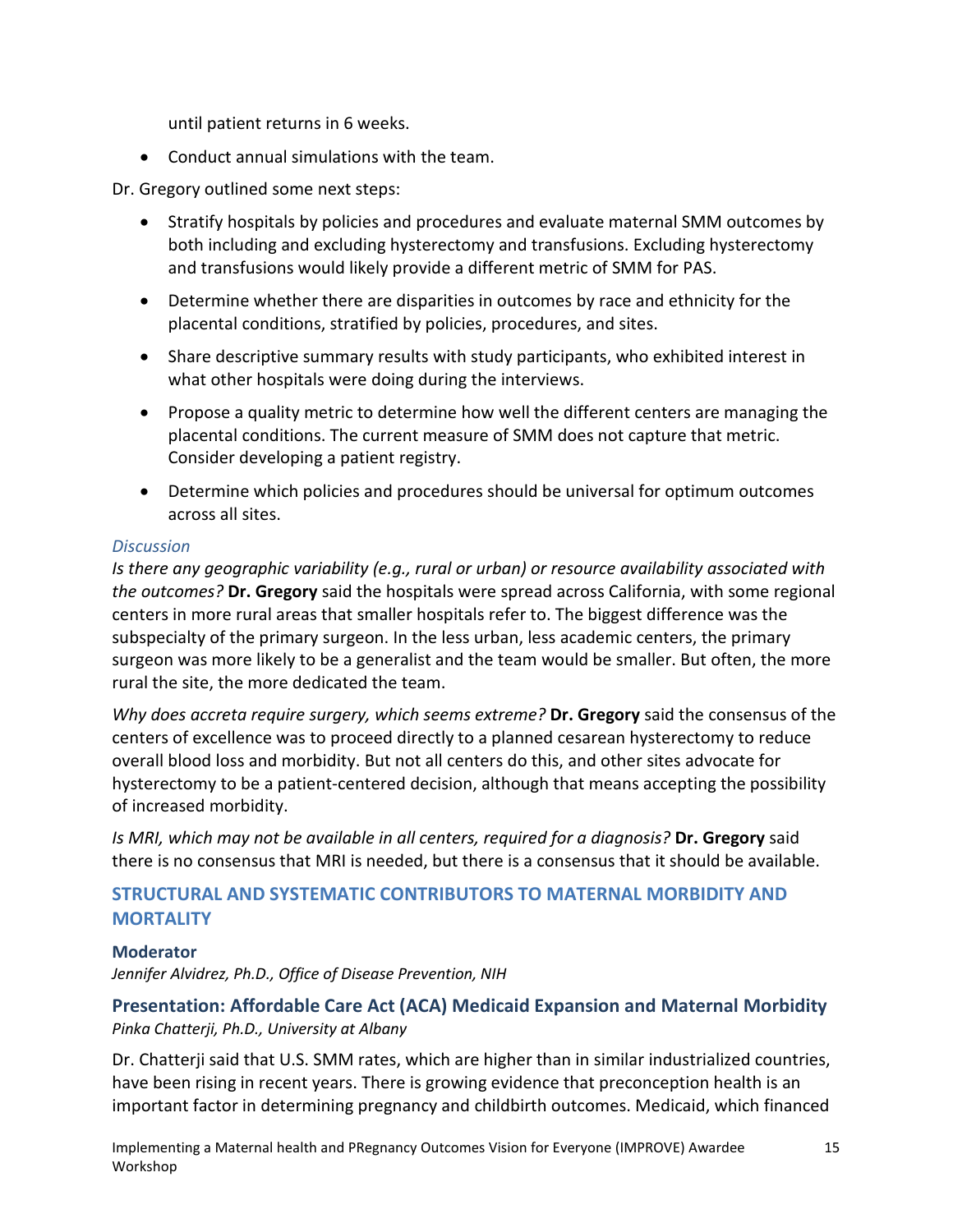about 42% of all U.S. births in 2018, covers eligible mothers from conception to 60 days postpartum. However, beginning in 2014, a majority of states and the District of Columbia expanded Medicaid income thresholds to include more low-income adults, including those without minor children. Although the expansion did not target pregnant women, it led to women having more access to expanded insurance and more opportunities for preconception and post-delivery coverage.

As part of a larger study on the effect of state policies and educational attainment on U.S. adult mortality risk, this research supplement aimed to examine whether Medicaid expansion enacted under the Affordable Care Act (ACA) was associated with maternal health outcomes and behaviors among women ages 21 to 55 and whether there were differential effects based on maternal age, with a focus on older mothers (≥ 35 years old), who are at an elevated risk for maternal morbidity and mortality. The study used a difference-in-differences approach to compare mothers living in states that expanded Medicaid versus adults without minor children and mothers living in states that did not expand Medicaid, to compare outcomes both before and after the expansion. Data were gathered from birth certificates and state-level rates of SMM. The sample was limited to first births to allow for the examination of exposure to Medicaid expansion among those not already Medicaid eligible. Outcome variables were health problems defined as those occurring before or during pregnancy (e.g., hypertension, prepregnancy or gestational diabetes, eclampsia) and those occurring at delivery (e.g., maternal transfusion, ruptured uterus, unplanned hysterectomy). Individual covariates included age, marital status, race, and cesarean section. County-level covariates included percent unemployed, per capita income, percent in poverty, health professional shortages, number of bassinets, and number of OB-GYN specialists.

Dr. Chatterji summarized the results:

- In looking at the means of the outcome variables, investigators found that health problems occurring before and during pregnancy were common, and rates were higher for mothers in the older group (25.7%) than in the younger group (14.2%). Health problems occurring during delivery were rare and occurred at similar rates in both groups.
- In 2011 and 2012 (prior to the Medicaid expansion), there were no differences between the mothers in the states being studied. After the expansion, there was a significant increase in identified health problems in 2014 and 2015 among mothers in the expansion states before and during pregnancy, but these numbers declined from 2016 to 2018. Medicaid expansion appeared to be associated with an increase in health problems during delivery for both younger and older mothers, but levels remained high for older mothers while decreasing from 2016 to 2018 for younger mothers. The reasons for this surprising finding are not clear, though it is possible that Medicaid expansion led to greater identification of problems rather greater incidence of problems. No effects of the Medicaid expansion were seen on state SMM levels.

Dr. Chatterji said that although the preliminary findings of the study suggest that the ACA expansion of Medicaid may have increased identification of health problems before and during pregnancy in both younger and older mothers, an investigation of mechanisms is needed,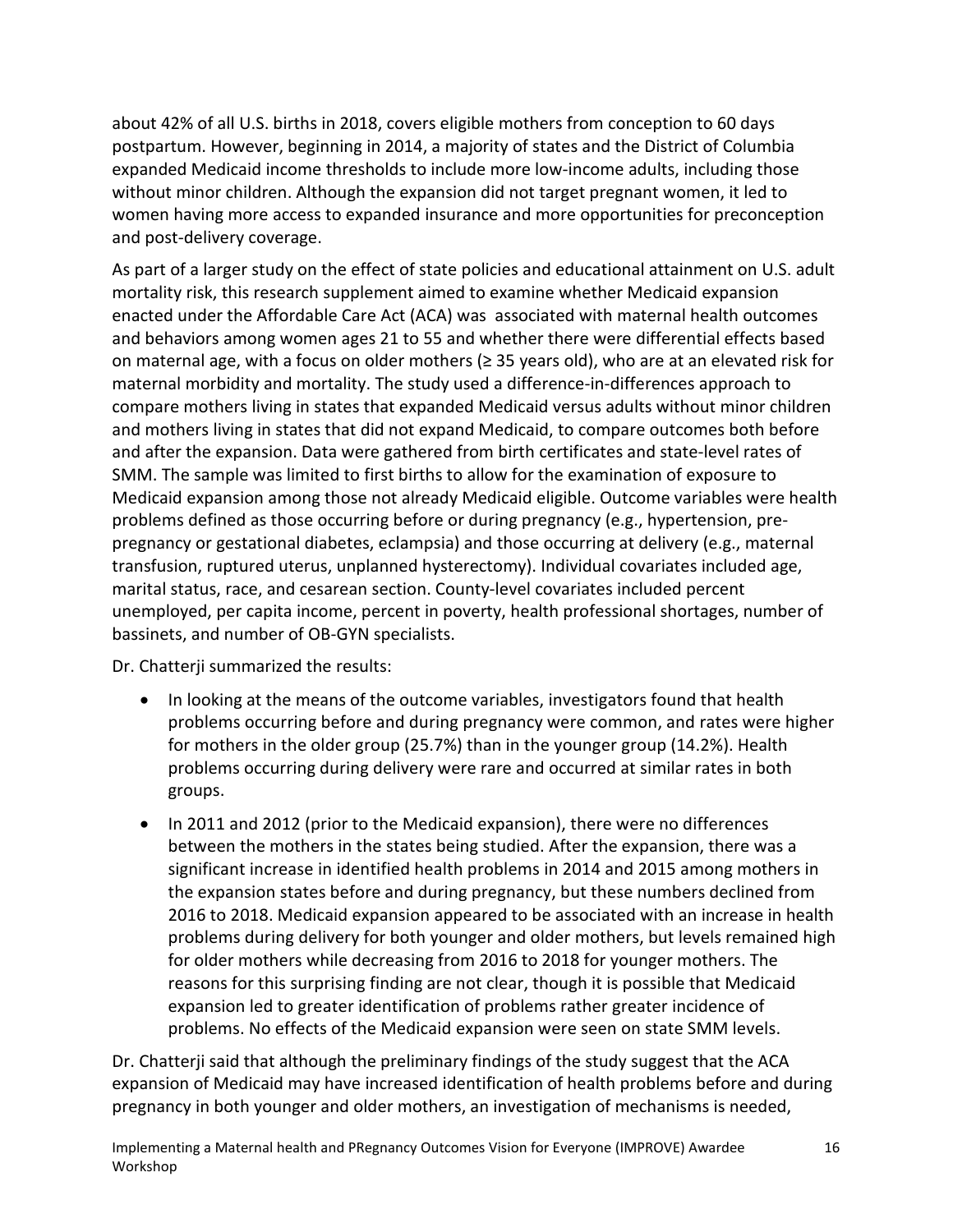because the study did not find consistent effects on maternal health behaviors, including use of prenatal care. The role of non-Medicaid subsidized insurance, including Marketplace subsidized plans, should also be examined. Moreover, the mixed findings between younger and older mothers experiencing problems during delivery were surprising and are difficult to explain. Investigators may want to explore whether Medicaid expansion might have affected the composition of mothers or affected the supply of providers.

#### *Discussion*

*Did the study look at interactions, such as race and ethnicity by age?* **Dr. Chatterji** said that is the next area for investigation. The huge sample from birth certificates makes it possible to look at, for example, race and education subsamples. One limitation is that the data have already been aggregated at the state level.

*What is the quality of SMM data? It seems underestimated*. **Dr. Chatterji** agreed that that is a concern. The SMM data are based on the International Classification of Diseases (ICD) codes, which are predicated on the procedures and diagnosis during delivery. This is essentially the list of conditions from CDC. A complicating factor that also must be taken into account in the analysis is that the quality of the data may be changing over time in different states.

*Expanding access to Medicaid and facilitating people signing up for Medicaid are two different things. Has that played a role in seeing an increase in identified health problems early on but not later?* **Dr. Chatterji** said this would be a good question to address. She noted that the mother's insurance status is on the birth certificate, but many mothers get signed up for Medicaid late in the pregnancy or at the time of delivery, so that information may not be very helpful. However, there are other datasets that include information on the mother's insurance status before and after giving birth, and other researchers are looking at that.

# **Presentation: Mitigating the Impact of Implicit Bias on Maternal Morbidity and Mortality for African American Women**

*Gwendolyn Norman, Ph.D., M.P.H., Wayne State University and Sarah Blake, Ph.D., M.A., Emory University* 

This research is a collaborative effort between cohorts in Detroit, Michigan, and Atlanta, Georgia, as a supplement to a parent NIH grant, "Environmental influences on Child Health Outcomes (ECHO)," with the goal of expanding the focus to maternal mortality through the voices of women. Because it plays a role in pregnancy outcomes, implicit bias has become a target of research. A 2003 Institute of Medicine report identified attitudes and behaviors of healthcare providers as factors that contribute to health disparities. The report suggested that unrecognized bias against racial and ethnic minorities might significantly affect communication and receipt of care, particularly as related to patient–provider interactions, provider treatment decisions, patients' adherence to treatment, and health outcomes.

The Detroit and Atlanta ECHO groups have worked together to develop guides for focus groups and interviews to help elucidate the experiences of Black women when seeking care across the pregnancy spectrum. The guides address structural and social barriers to achieving racial equity in healthcare services. The groups have also co-created interview guides for healthcare providers to gauge their knowledge of the role of implicit bias and racism in the prenatal,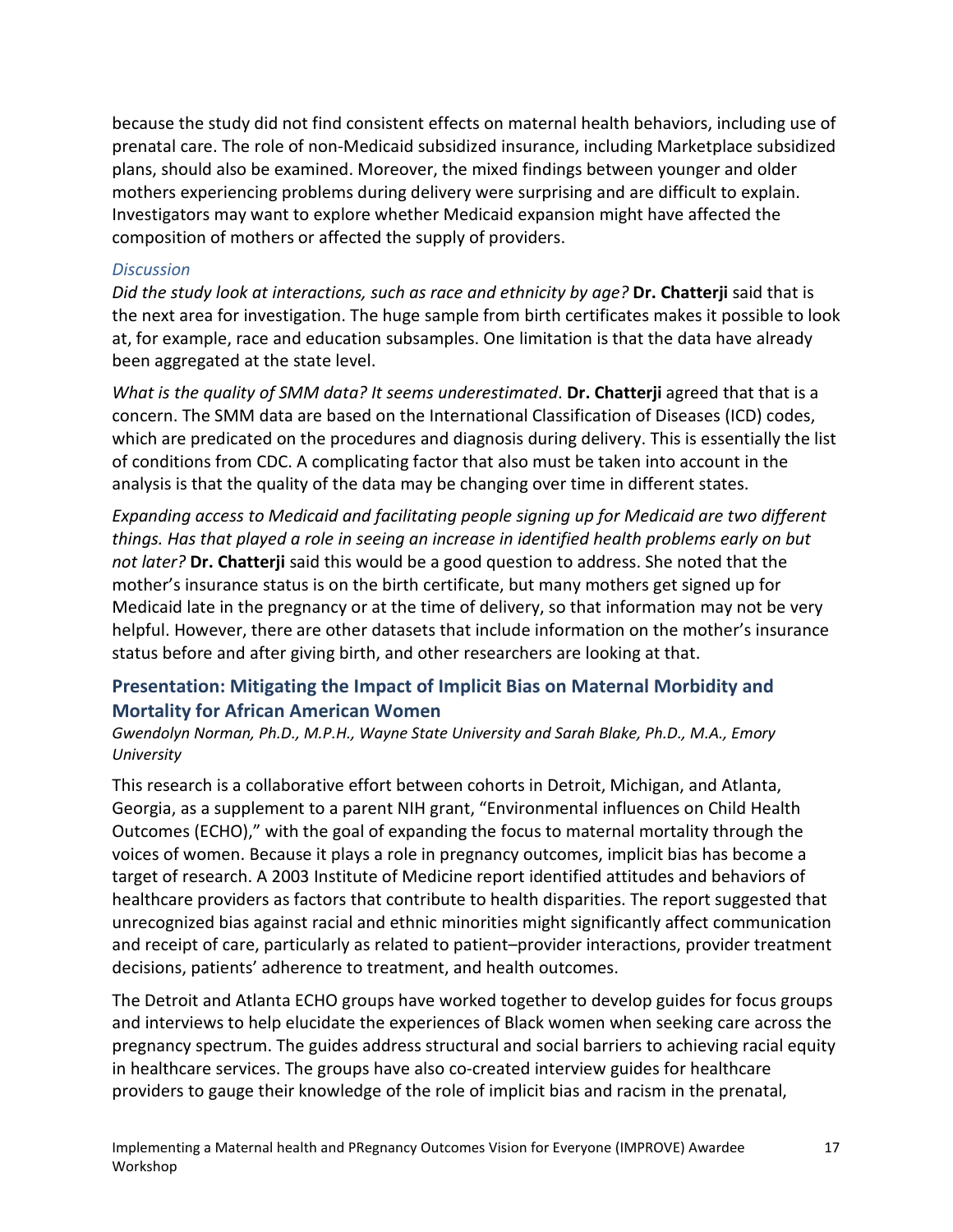delivery, and postpartum care of Black women.

Dr. Norman, a co-investigator for the Detroit ECHO cohort, said her cohort is focusing on reducing maternal morbidity and mortality through a study that captures the voices of women and their healthcare providers. The team is collaborating with the Southeast Michigan Perinatal Quality Improvement Coalition (SEMPQIC), a group that works to improve birth outcomes by engaging a wide variety of community and clinical stakeholders. The goal of the study is to identify interventions to reduce the impact of bias in healthcare that may contribute to increased risk for maternal morbidity and mortality in high-risk populations. The study engages Black mothers, community advocacy organizations, and healthcare providers in structured interviews and focus groups. The data will be used to develop a toolkit of specific strategies for mothers to counter negative interactions and obtain patient-centered, respectful care. The first phase of the study, which began in June 2021 and has resulted in numerous provider and maternal interviews and focus groups, will identify facilitators and barriers for mitigating the impact of implicit bias and racism in this healthcare setting. A second phase will develop the strategies needed to optimize healthcare services for Black mothers.

Dr. Blake, a co-investigator for the Atlanta ECHO cohort, noted that Georgia has some of the highest rates of maternal mortality, with Black women experiencing 1.6 times more maternal deaths than White women. This imbalance requires critical examinations of maternal health disparities. The Atlanta ECHO project seeks to address the impact of exposure to systemic racism and implicit bias on the mother during the pre-, peri-, and postnatal periods; Black women's experiences with implicit bias and racism in healthcare; and critical strategies for reducing or mitigating the effects of these exposures on the health of Black mothers and their families. The study is being conducted in collaboration with the Center for Black Women's Wellness (CBWW), which has assisted with the development of data collection instruments, recruitment, and provider interviews and focus groups.

Dr. Blake noted that providers might believe they have made the best medical decisions for their Black patients but be unaware that their decisions were distorted by implicit bias. The hypothesis of the study is that eliciting guidance from Black women and their healthcare providers, through the lens of reproductive justice, respectful care, and health equity, can offer important information to improve the treatment of Black women in the healthcare setting. The aims and methodology of the Atlanta study are similar to those of the Detroit cohort. Dr. Blake outlined some of the key interview areas for providers in (e.g., their observations of rationing treatment due to race or ethnicity, their beliefs about Black women's experiences of implicit bias, their own experiences with provider training to address equitable care and implicit bias) and shared some of the preliminary themes from the interviews:

- **Impact of bias on clinical care:** Providers acknowledged that implicit bias may play a role in their own care of Black women and said they had witnessed such clinical bias on the part of colleagues.
- **Stressors and weathering effects on Black women:** All providers recognized that Black women experience lifelong stress due to racism and discriminatory treatment, but few reported knowing how to address this in their clinical care of Black women.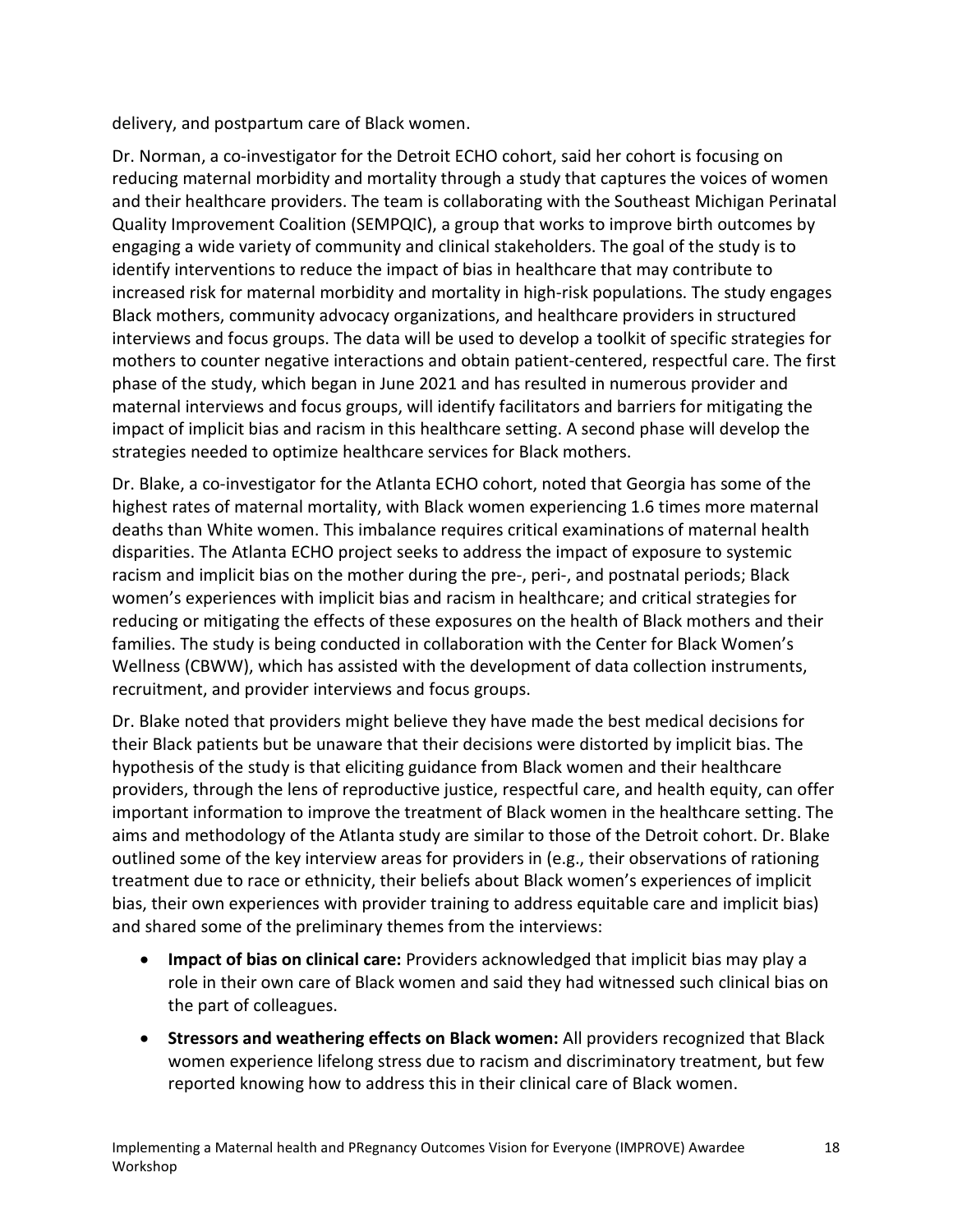- **Respectful care:** Providers defined respectful care for Black women in a variety of ways, such as listening to their patients and acknowledging their concerns.
- **Equitable care:** Providers defined equitable care for Black women as providing the same standards of quality maternal healthcare. They suggested strategies to ensure equitable care, such as providing patient-centered care and addressing their own biases.

Next steps will include sharing additional and important findings from the voices of Black women with their study colleagues at CBWW and using these data to work toward solutions for reducing implicit bias and achieving respectful and equitable care.

### *Discussion*

*Were there differences in implicit bias among different types of providers, such as doulas compared with physicians?* **Dr. Blake** said her group did not interview doulas. However, among the physicians and nurse midwives who were interviewed, there was recognition of implicit bias and similar definitions of equitable and respectful care. The nurse midwives offered more strategies for addressing implicit bias. This illustrated the importance of training and the need for additional exposure to these issues across hospital systems. **Dr. Norman** said the doulas her group interviewed did not perceive implicit bias from others in their field but did observe it in the delivery suite with other providers.

*How representative were the clinicians who were interviewed? Were those with more cultural sensitivity or cultural humility more likely to participate in the interviews?* **Dr. Blake** said almost all of their providers had some exposure to training, although they varied in their views about the value of additional training, suggesting that hospital-based culture change was required. The next phase of the study will include developing a higher-level implicit bias training.

*How is explicit bias, not just implicit bias, taken into account?* **Dr. Norman** said providers would sometimes voluntarily mention that they had seen explicit bias, and that is being analyzed.

*Was there a difference by age regarding perceptions of bias among both providers and patients?* **Dr. Blake** said patient participants ranged in age from 19 to late 30s, so a "generational" difference will be considered. Providers were about the same age. She added that certified nurse midwives tended to be more descriptive about bias and mitigation strategies.

# **Presentation: A Public Health Exposome Approach to Maternal Mortality**

*Emily Harville, Ph.D., Tulane University School of Public Health and Tropical Medicine*

This study is a supplement to a parent grant that aims to identify social contexts (e.g., structural racism, violence, income inequality) that increase risk for pregnancy-related mortality and pregnancy-associated homicide. The supplement aims to develop models incorporating individual- and environment-level predictors of maternal mortality for the United States as a whole and for Louisiana in particular, using an exposome-wide computational approach. This work involves considering every maternal death as part of and inseparable from the context in which it occurs. The project seeks to identify possible points of intervention that include the places where women are born, live, and work; the policies that shape those places as either protective of or harmful to health; and the societal structures that dictate the distribution of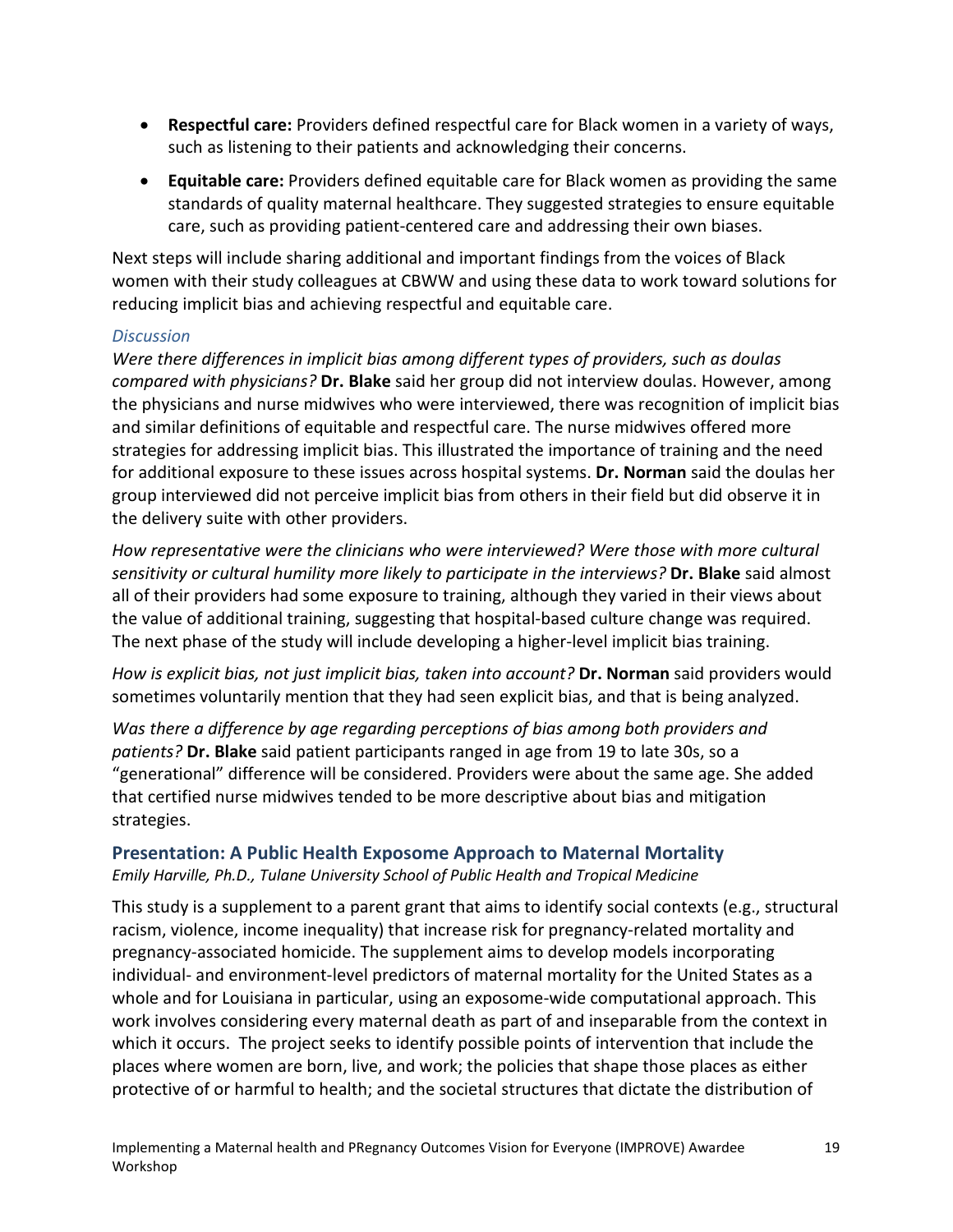power and health.

Dr. Harville said the study uses the Public Health Exposome (PHE), a data source containing more than 62,000 variables that have been geocoded and harmonized at an annual and county level, with 6,500 of the variables dating from 2014 to 2018. The variables comprise five overlapping domains: natural (e.g., climate, weather, chemical exposures), built (e.g., land use, building, transportation), social (e.g., demographics, economic systems), policy (e.g., government expenditures, benefit programs), and health (e.g., healthcare availability, health outcomes). The hypothesis is that being exposed to all these domains over time affects the risk of death during pregnancy and the postpartum period and that differential exposures to this exposome produce maternal population health inequities.

The study used data on pregnancy-related deaths from 2015 to 2018 from the National Center for Health Statistics at the national and county level and the linked vital records data with verified maternal deaths from 2016 to 2018 for Louisiana (i.e., individual-level data). Dr. Harville gave a simplified overview of the high-dimensional computational methods needed to study such complex variable relationships. The toolchain starts by harmonizing the heterogeneous raw data and identifying groups that have maternal mortality. A subset of the variables that are considered important is extracted from these groups, after which traditional statistical methods can be applied.

Three county-level factors that were direct upstream predictors of maternal mortality rates were overall years of potential life lost, lack of physical activity, and extreme heat. In an unsupervised analysis, the paraclique or cluster contained all the maternal mortality variables, as well as the race- and ethnicity-specific variables coming from all of the PHE domains. Dr. Harville said results from the national-level PHE data could be applied to the individual-level Louisiana data, with some additional controls for confounding. For example, sun exposure, which was modestly correlated with pregnancy-related mortality at the national level, was much higher in Louisiana. When national ecologic results were applied to individual-level data, preliminary findings confirmed pregnancy-related mortality associations with years of potential life loss and a healthy food environment. Dr. Harville noted that limitations when working with a national dataset include the need for ecological correlations, the small number of maternal deaths, autocorrelated variables in the dataset, and the limited number of some exposures, particularly in the policy environment.

Dr. Harville presented the following conclusions:

- Contextual factors, such as poverty, that predict general health also predict maternal mortality.
- Maternal mortality correlates with overall population heath and disability—it is not a separate issue.
- Data-driven computational methods can be helpful in addressing real-world complexity. Methods and analytics that can be applied to large, complicated datasets are needed.
- Results from many different data sources indicate the need for comprehensive and multidisciplinary work to address the problem.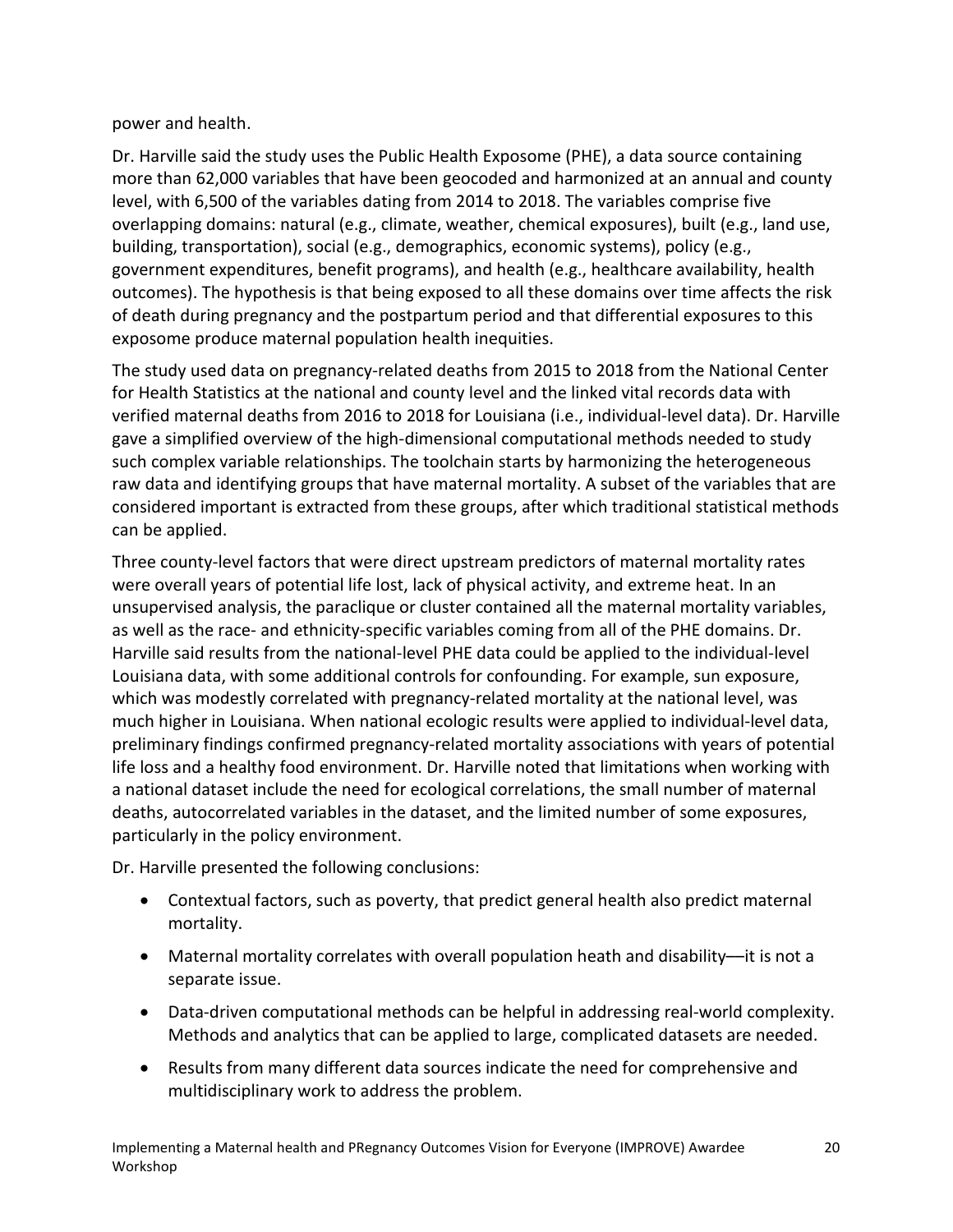# *Discussion*

*How can the findings from these computational models be translated into policy changes?* **Dr. Harville** said that her results are still preliminary, but looking at factors like poverty helps make it clear that maternal mortality is part of a broader social fabric and must be addressed as a society-wide problem.

*Is there interest is looking at the impact of climate change and maternal mortality, particularly given some factors that seem to be associated with climate?* **Dr. Harville** said the findings about sun and heat exposure were surprising and should be studied more, since they came up several times in the analysis.

*Is this type of research possible in most parts of the country, or does Louisiana have a particular overlap of excellent data sources?* **Dr. Harville** said her work involves a nationwide dataset. In Louisiana, the investigators had access to individual-level data. Most of the variables cover almost all of the country, with the exception of a few of the environmental ones. However, the study did limit the national-level analysis to counties with at least 1,000 births, so there are certain parts of the country that would not have enough people to permit a good analysis. **Dr. Harville** added that she would be happy to hear from investigators in other states who have individual-level data.

*Is there a seasonal pattern to maternal mortality given the extreme heat correlation?* **Dr. Harville** said she did not know.

# **Presentation: Understanding Maternal Vitamin D Deficiency in Rural Pregnant Women in South Carolina**

*Carol L. Wagner, M.D., Medical University of South Carolina (MUSC)*

Underrepresented minorities, including African Americans, are at greatest risk of vitamin D deficiency and have the highest risk of maternal complications. Vitamin D is a steroid hormone. Unlike other hormones that the body can make endogenously, vitamin D production depends on skin exposure to sunlight. Several studies from around the world suggest that vitamin D supplementation started early in pregnancy and sustained throughout reduces the risk preeclampsia, preterm birth, gestational diabetes, and Cesarean section. Yet despite these emerging benefits, women remain deficient in vitamin D during pregnancy.

In sunny South Carolina, rates of vitamin D deficiency in pregnant women in rural areas have remained largely unchanged since 2010. African American and Hispanic women are the most affected, and virtually all African American infants admitted to the MUSC neonatal intensive care unit have vitamin D deficiency, which in many cases is severe. A vitamin D screening and supplementation field trial conducted from 2015 to 2017 showed that gestational age rose and the risk of preterm birth decreased as vitamin D supplementation increased.

Dr. Wagner said her study, which is a supplement to her community engagement grant, was designed to better understand maternal and healthcare professionals' attitudes and beliefs about vitamin D deficiency during pregnancy in rural South Carolina. Working with two active community obstetrical practices, the investigators aimed to

• Track baseline vitamin D deficiency in pregnant women through EHRs from the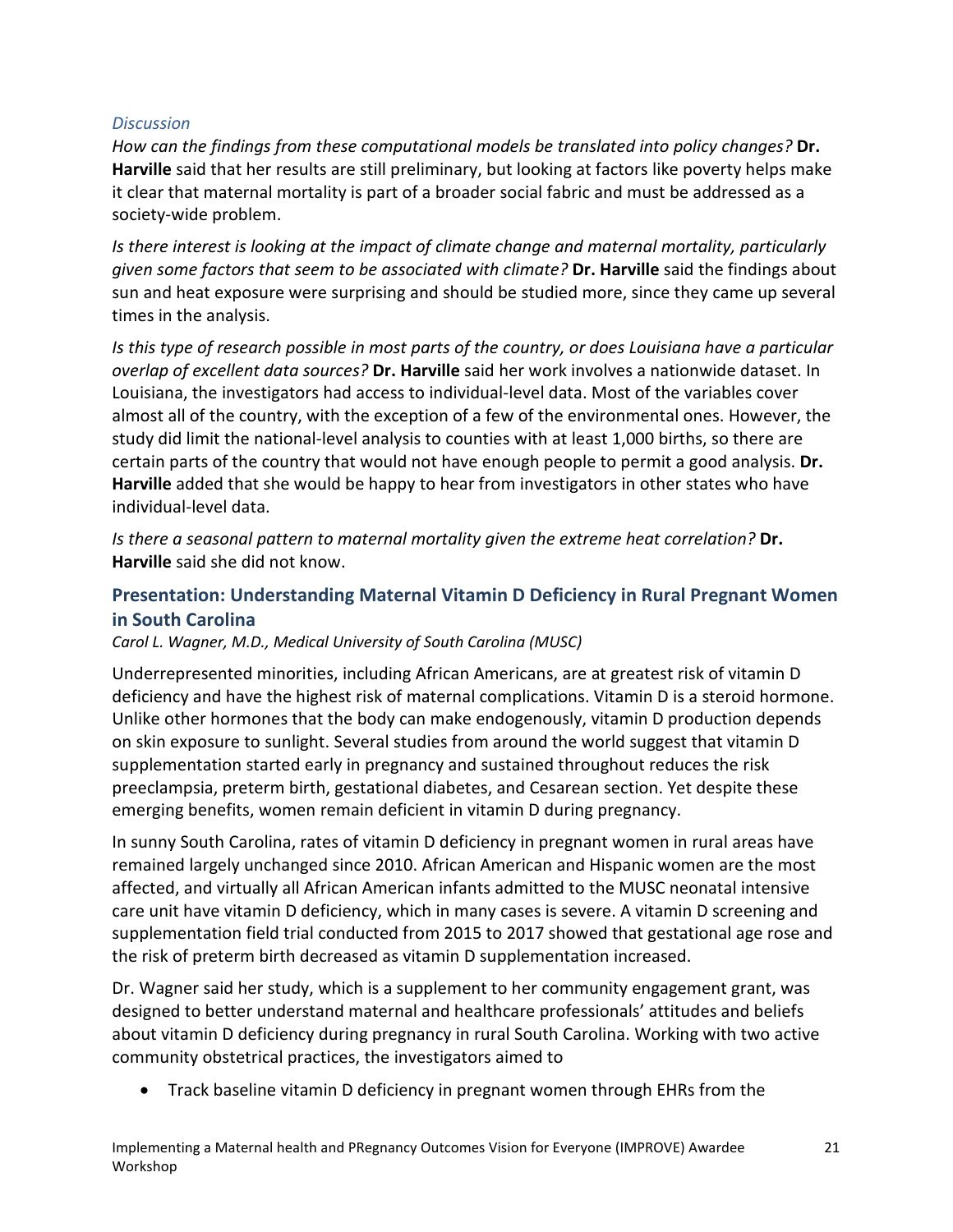preceding year to document the severity of the problem, rates of vitamin D treatment, and pregnancy outcomes,

- Conduct interviews with providers to understand current strategies implemented by them to monitor maternal vitamin D status during pregnancy, and
- Conduct interviews with pregnant women in two rural communities to determine what intervention strategies would be most effective in achieving vitamin D sufficiency in those at greatest risk.

Qualitative data were analyzed using the constant comparative method. Dr. Wagner reported the study results:

- EHR data were obtained for 822 participants. The majority of participants were African American, had public insurance, and lived more than 10 miles—and, in some cases, up to 30 miles—from a hospital. They had fewer prenatal visits (mean of 10) than the expected 12 to 14 visits during pregnancy. Nearly all had a live birth, but 11% of the infants were preterm, with a gestational age of fewer than 37 weeks. Vitamin D status was measured in only 8.4% of the women; of that group, 57% met the criterion for deficiency. In this cohort of very at-risk women, only 9.1% were prescribed vitamin D supplementation.
- Out of 400 eligible women, only 3 pregnant women participated in the interviews. They said that remembering to take the vitamin D was hard and that they did not see the benefit; only one of the three women felt there was a potential association between low vitamin D levels and prenatal risks. The women described their family members as their most trusted source when making decisions about health during pregnancy.
- Seven physicians participated in the interviews. They said barriers for consistent vitamin D usage included lack of insurance, inability of patients to take pills during pregnancy due to nausea, lack of clarity about the benefits of vitamin D during pregnancy, and lack of access to a local pharmacy. The physicians emphasized the limited standardized protocols for vitamin D usage among pregnant women.

Dr. Wagner summarized the findings of the study:

- EHR data showed that despite the high prevalence of vitamin D deficiency in pregnant women living in rural South Carolina, few are tested and even fewer receive vitamin D supplements.
- Patient respondents were unaware of their deficiency and of the link between vitamin D deficiency and adverse pregnancy outcomes.
- Physician respondents cited conflicting data about when to prescribe vitamin D and noted patients' lack of compliance even with taking prenatal vitamins.
- Access to care affected every aspect of pregnancy outcomes, including vitamin D supplementation. Distance to the hospital was associated with access to care. Less than 50% of the women in these rural areas had access to perinatal services within a 30-mile drive of their homes, and more than 10% drove 100 miles or more for these services.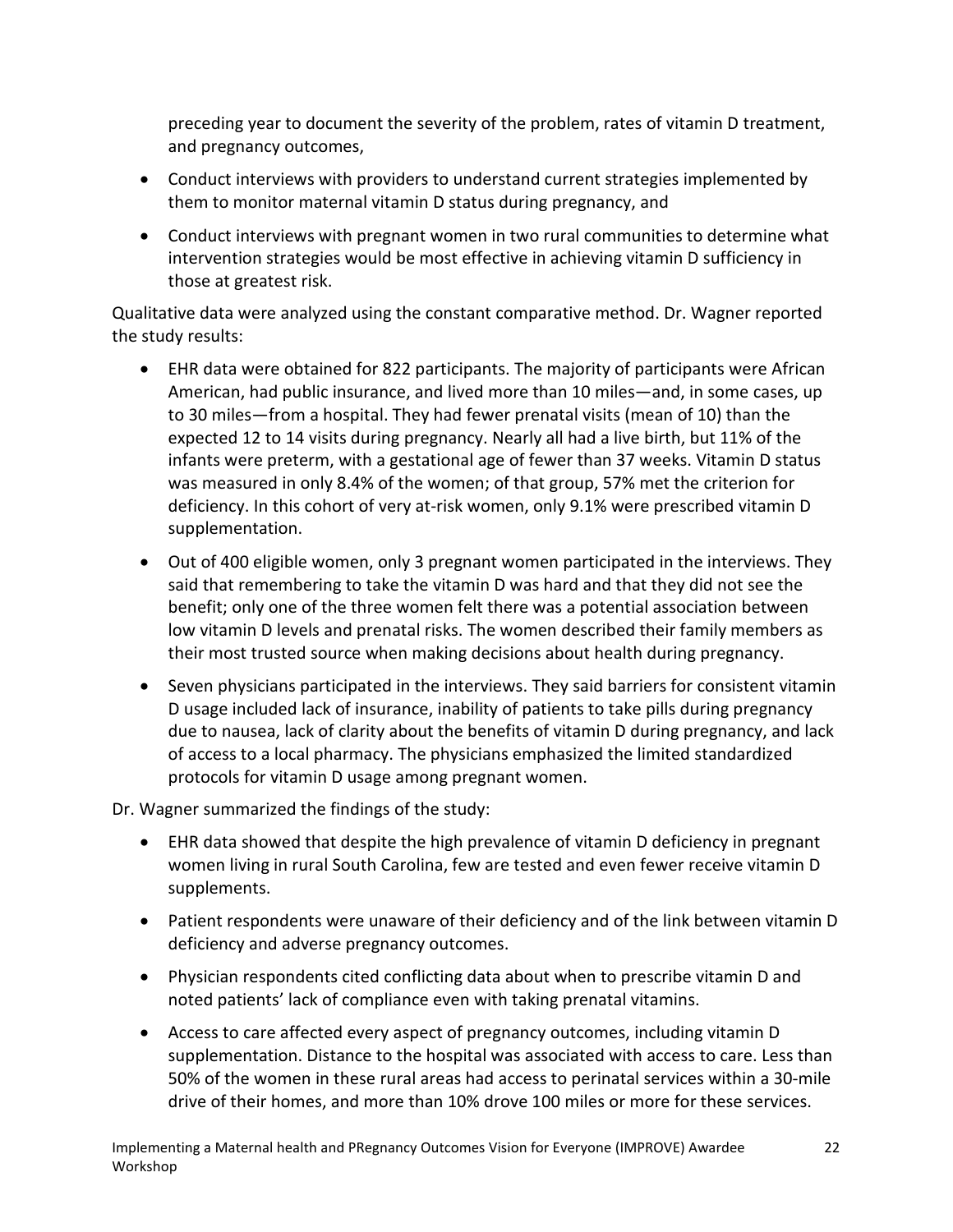Dr. Wagner said that improving maternal and fetal health during pregnancy, with a specific focus on maternal vitamin D status, requires understanding the processes involved in diagnosing, treating, and educating pregnant women about vitamin D deficiency and its health effects, particularly in rural and low-resource areas. Education must include public health officials, healthcare providers, and the patients themselves. Limited funding affects dissemination and implementation programs for achieving sustained, positive change.

#### *Discussion*

*Would more clear guidance from the American College of Obstetricians and Gynecologists (ACOG) help in addressing some of these disparities?* **Dr. Wagner** said it could be helpful, noting that the last recommendation from the National Academy of Sciences on vitamin D came out in 2011. She suggested that in light of more recent data on vitamin D's effect on immunity, ACOG will likely have a more definitive recommendation.

*Do other countries have more clear guidelines for vitamin D supplementation?* **Dr. Wagner** said they do not. Other countries follow the United States' lead. There are areas of the world where there is a much more profound deficiency, but unlike antibiotics' immediate effects on infections, the effects of vitamin D can be quite subtle.

*Is the high cost of vitamin D testing a barrier, particularly if it is not covered by insurance?* **Dr. Wagner** said South Carolina will pay for any woman who has a risk for vitamin D deficiency that justifies a test, particularly for public assistance patients who are at greater risk.

# **Presentation: Medicaid Expansion and Postpartum Health**

*Claire E. Margerison, Ph.D., Michigan State University*

Federal law requires states to provide Medicaid coverage for low-income pregnant people. This coverage expires 60 days postpartum. Before the passage of the ACA, new parents would have to requalify for Medicaid under parental thresholds, obtain private insurance, or be uninsured. Beginning in 2014, the ACA allowed for expanding Medicaid to all adults with incomes below the federal poverty level. Thirty-seven states and the District of Columbia enacted the ACA Medicaid expansions.

This study, which focuses on the states with Medicaid expansions, is a supplement to the parent grant "Policy Change and Women's Health." The goal is to examine the impact of ACA Medicaid expansion on postpartum insurance coverage, mental health, and pregnancyassociated mortality. The study used two datasets: the Pregnancy Risk Assessment Monitoring System (PRAMS), which provided self-reported Medicaid coverage and postpartum depressive symptoms, and U.S. vital statistics data (i.e., death certificates), which researchers used to assess pregnancy-associated mortality. Dr. Margerison explained that only revised death certificates were used, because they include a pregnancy checkbox to indicate a range of days the person had been pregnant before death (i.e., pregnant at death; not pregnant, but pregnant within 42 days of death; or not pregnant at death, but pregnant 43–365 days before death). The investigators included deaths due to all causes, not just those caused or exacerbated by pregnancy, because in a related study, they had found that more than 20% of pregnancy and postpartum deaths in the United States are due to drug-related causes, suicide, or homicide. The researchers wanted to examine whether mortality occurring in the later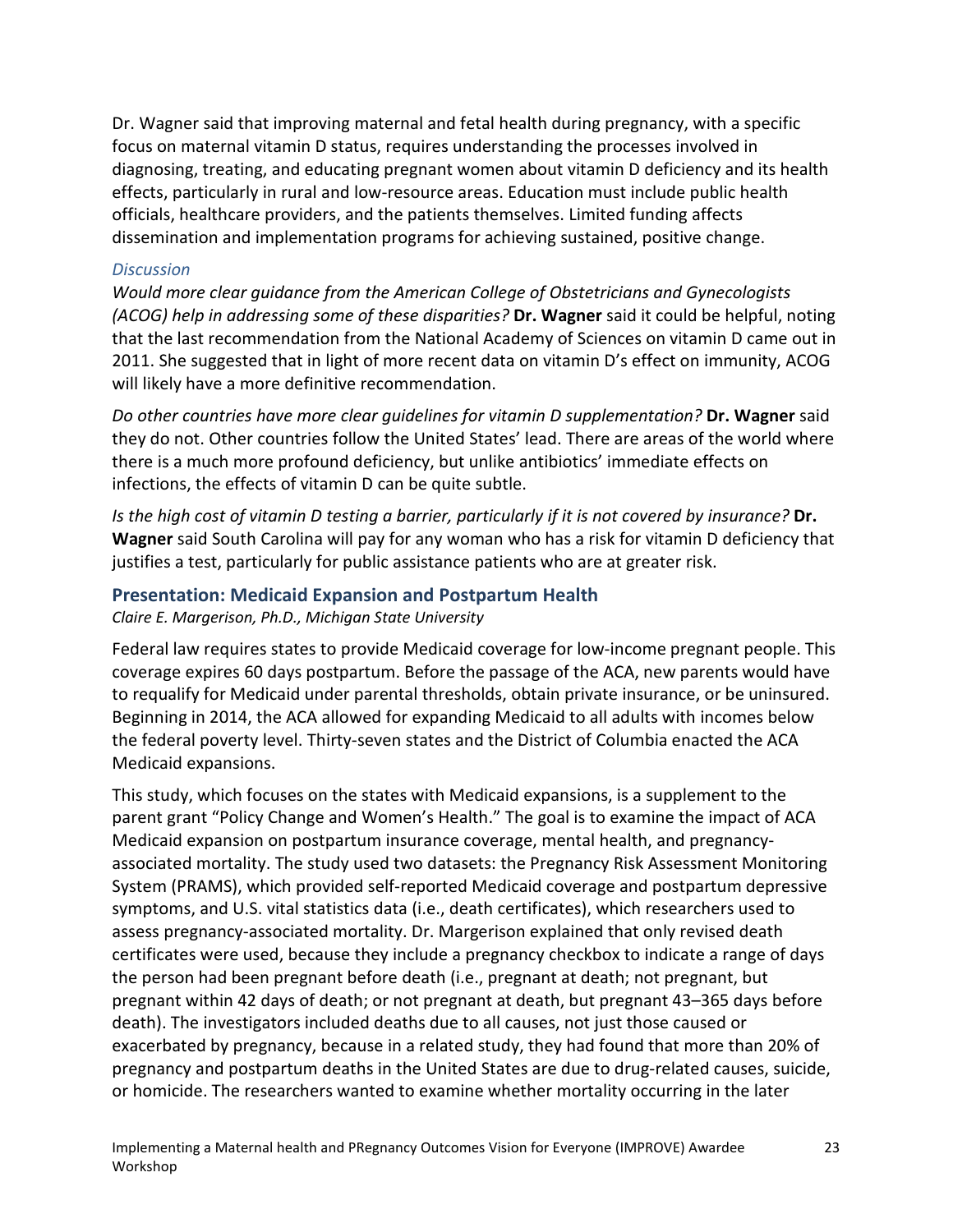postpartum period after the 60-day post-partum coverage expires, decreased after Medicaid expansion.

Dr. Margerison reviewed the study results:

- No impacts of Medicaid expansion on postpartum depressive symptoms were found.
- No statistically significant associations between Medicaid expansion and pregnancyassociated mortality were found during pregnancy, within 42 days postpartum, or in the later postpartum period, which was when the investigators had hypothesized an association would be seen.
- No significant impact of Medicaid expansion on pregnancy-associated mortality among Hispanic, non-Hispanic Black, or non-Hispanic White people was found, although there appears to be a trend showing that Medicare expansion was associated with a reduction in pregnancy-associated mortality among non-Hispanic Black people. This preliminary finding will be studied further as data become available.

Dr. Margerison summarized the study's conclusions:

- Medicaid expansion in 2014 likely increased Medicaid coverage in the postpartum period.
- No significant impacts of Medicaid expansion on postpartum depressive symptoms or pregnancy-associated mortality were found.
- Insurance coverage alone is likely necessary but insufficient to reduce racial and ethnic disparities in postpartum morbidity or mortality.

# *Discussion*

*Some preliminary findings using PRAMS indicated that 20% to 26% of postpartum people would gain Medicaid, with larger gains for Black and Hispanic people. Retaining Medicaid in the postpartum period (as opposed to losing it) is associated with an increase of 4 percentage points in postpartum check-ups among Hispanic people and a drop of 9 to 12 percentage points in postpartum depressive symptoms only among non-Hispanic White people. What do these findings mean?* **Dr. Margerison** said a number of states are seeking federal waivers to expand Medicaid from 60 days postpartum to 12 months postpartum. Her research found that retaining Medicaid in the postpartum period was associated with an increase in postpartum checkups, but only for Hispanic people; the opposite was true for Black people. Retaining Medicaid was associated with a decrease in postpartum depressive symptoms only among White people. These are preliminary findings with a lot of racial and ethnic differences to be explored.

*Is the population in the analyses from the entire country or from a specific region?* **Dr. Margerison** said it is from the entire United States, but not every state is included, because some states do not participate in PRAMS or do not have the vital statistics data with the necessary data points.

*Although Medicaid expansion did not produce sufficient postpartum improvements, are there other state laws, such as minimum wage, maternity leave, or sick leave policies, that might have*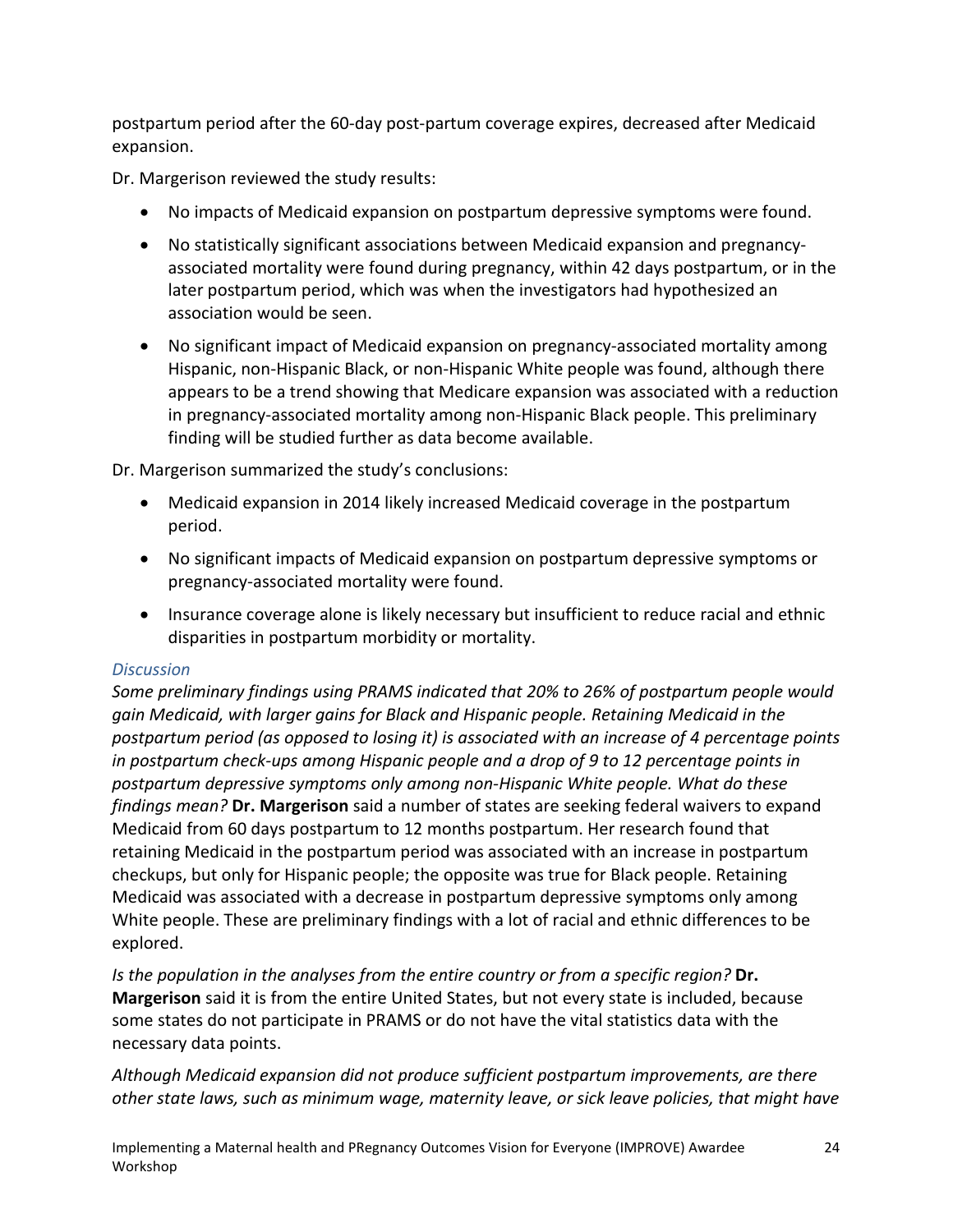*an effect?* **Dr. Margerison** said there is room to study the effects of these policies, but her group has not done so yet.

*Has there been an increase in diagnoses of postpartum depression? Have you looked at increased access to postpartum contraception or postpartum well visits?* **Dr. Margerison** said her team can look only at self-reported symptoms, not diagnoses. Contraception has not yet been examined, but it will be.

# **MENTAL AND BEHAVIORAL HEALTH**

# **Moderator**

*Lauren D. Hill, Ph.D., National Institute of Mental Health, NIH*

# **Presentation: Severe Maternal Morbidity (SMM) in Commercially Insured Individuals** *Kara Zivin, Ph.D., M.S., M.A., M.F.A., University of Michigan*

This study is a supplement to a parent study, "Maternal Behavioral Health Policy Evaluation," which looks at the impact of policy changes on individuals with perinatal mood and anxiety disorders. The study focuses on SMM in all delivering women (not just those with perinatal mental health conditions) who have been continuously enrolled for one year before and until one year after delivery, and it considers elements of parity laws, including race, ethnicity, and income.

Dr. Zivin reported the results from the first paper to come from the study, "Assess Rates and Characteristics of SMM in Commercially Insured Individuals." The paper is a comparison of delivery-related early and late postpartum SMM among individuals with commercial insurance in the United States from 2016 to 2017. The investigators separated blood transfusions from other forms of MM, because of the prevalence of SMM related to blood transfusions. The leading causes of SMM during delivery were blood transfusion, hysterectomy, eclampsia, heart failure or arrest, and acute kidney failure. In the periods from discharge to 42 days postpartum and from 43 days to 365 days postpartum, additional causes of SMM were observed, including sepsis and adult respiratory distress syndrome.

The investigators also compared SMM with and without blood transfusions across these same time periods by race and ethnicity and by the presence of perinatal mood and anxiety disorders (PMADs). Black individuals had the highest rates of SMM and PMADs across all three of the time periods, both with and without the inclusion of blood transfusion data.

Dr. Zivin said next steps include assessing the impact of the Mental Health Parity and Addiction Equity Act and ACA implementation on SMM among childbearing individuals with commercial insurance from 2008 to 2019. Preliminary findings suggest a drop in SMM, especially among those with PMADs. Other potential investigations include examining the effect of SMM on infant outcomes and comparing findings from commercially insured populations against a national Medicaid sample.

# **Discussion**

*It seems that the people who had the most difficulty with PMAD also had other types of SMM. Is there some common variable driving this, or is one causing the other?* **Dr. Zivin** said that it is hard to identify causal connections from the study. There almost seems to be a multiplicative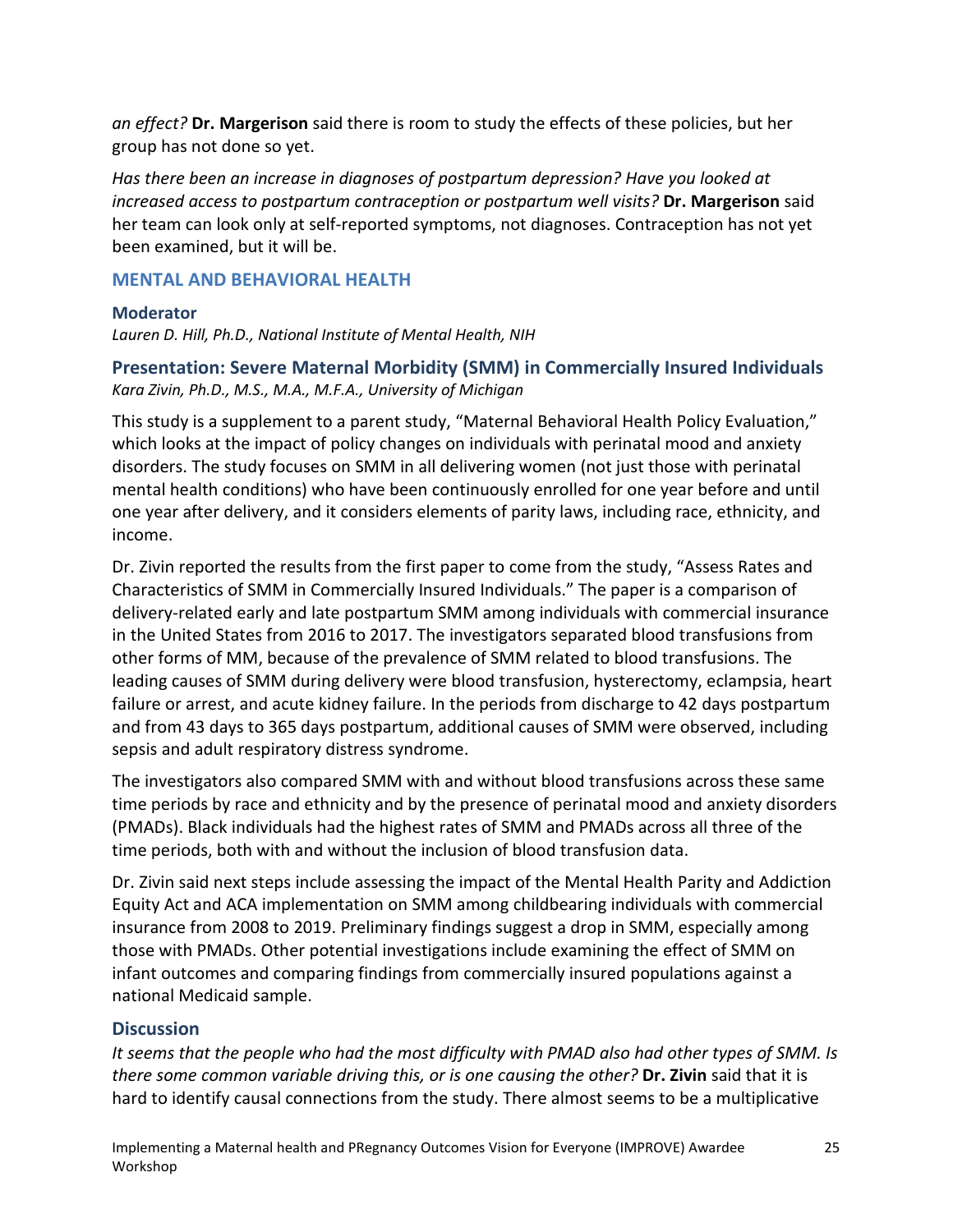effect where people who have more conditions coming into the pregnancy experience greater morbidity during pregnancy, but it has not been possible tease this out. There is a temptation to split out mental health from physical health outcomes, but they can overlap and influence each other.

*Is there a reason for using discharge at 42 days instead of the 60 days of postpartum care currently covered by the ACA?* **Dr. Zivin** said the participants in this study were privately insured, so the Medicaid timing did not apply. Also, the time windows used in the study are those commonly used to categorize SMM.

*Have you looked at the interactions between PMADs and substance use disorders (SUDs), since some of the effects of these two disorders might overlap?* **Dr. Zivin** said the investigators are looking at this interaction.

# **Presentation: Leveraging Technology to Improve Screening, Brief Intervention, and Referral to Treatment (SBIRT) for Pregnant and Postpartum Persons** *Constance Guille, M.D., Medical University of South Carolina*

One in five women will experience maternal mental health and substance use problems during pregnancy and in the postpartum year. These problems affect not only the person giving birth (e.g., in terms of preterm birth and cesarean sections) but also their children's health (e.g., causing cognitive, motor, and growth delays or behavioral and mental health problems). U.S. Maternal Mortality Review Committees reported that from 2008 to 2017, one in nine maternal deaths was due to a mental health condition, and 100% of those deaths were preventable. Professional organizations recommend screening pregnant and postpartum women for mental health, substance use, and intimate partner violence, doing a brief intervention, and then refer them to treatment (i.e., the SBIRT model). But on a national level, only one in eight women will be screened, and Black people are less likely to be screened than White people are. Similarly, Black women are significantly less likely than White women to access treatment.

Dr. Guille said barriers to SBIRT come from both providers and patients. Providers cite insufficient time, not being familiar with SBIRT, lack of knowledge about mental health and SUDs, and lack of available providers for these conditions. Patients cite the stigma of acknowledging these conditions, fear of legal or social services consequences, and lack of access to care due to transportation, childcare, work, or insurance issues. The barriers were more pronounced for Black women than for White women.

Dr. Guille said her study was designed to leverage technology to overcome these barriers. The study was called Listening to Women (LTW), because that is what women wanted it to be called, and that is the title used for publication, but it will eventually be changed to Listening to Pregnant and Postpartum People. When a woman comes in for prenatal care, she is told that her anxiety will be monitored throughout her pregnancy and postpartum period, just like her blood pressure and weight. This monitoring is done by text message on phones, and patients can fill out the screening information on their own time. A remote care coordinator reviews the data. If a woman screens positive for anxiety, the coordinator provides a brief intervention by devising a plan for addressing the woman's social and mental health needs and uses motivational interviewing to help her get to treatment where necessary. This information is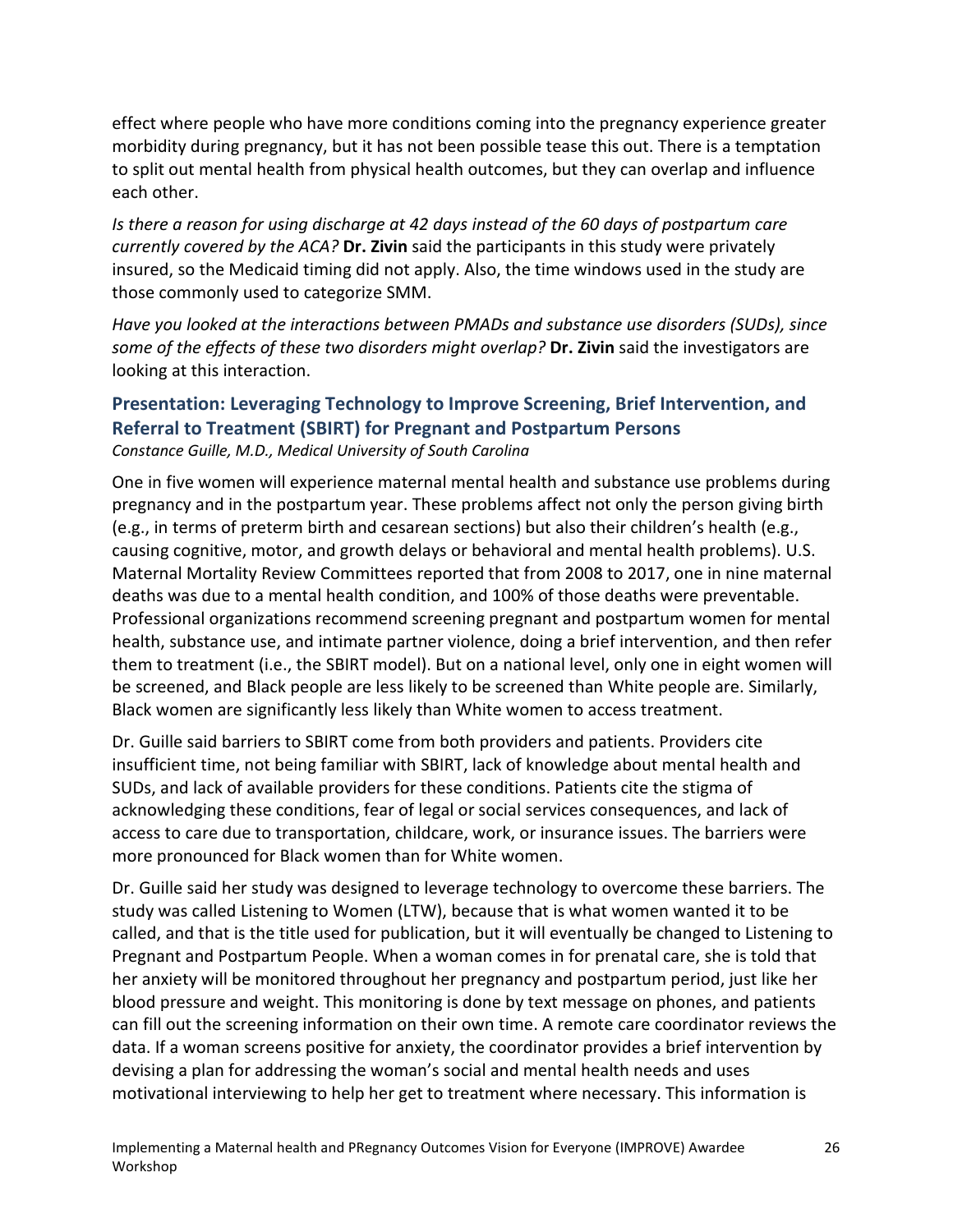sent to the woman's primary care team. Screening occurs at the first prenatal care appointment, each trimester, 1 month after delivery, and every 3 months from delivery to 18 months postpartum.

The investigators piloted the LTW system in a large obstetrics practice, comparing women enrolled in LTW with the standard of care (i.e., in-person SBIRT from EHR data). The team found that women enrolled in LTW were 1.5 times more likely to be referred to treatment and 5 times more likely to actually go to treatment. Black women were less likely than White women to screen positive for anxiety with LTW screening than with in-person screening. However, Black women were significantly less likely to make it to treatment with in-person screening, which was not the case with LTW screening.

To get feedback on the LTW program and recommendations for modifications, the investigators conducted interviews with key informants via Zoom, with predominantly peripartum non-Hispanic Black people (96.5%) with and without mental health issues or SUDs. Sixty-nine women completed the interview. The mean age was 28, slightly more than 40% had a mood or anxiety disorder, about a third had an SUD that was primarily marijuana or alcohol, and about 25% had no mental health conditions. Respondents said that LTW was easy to use and not time-consuming. They were comfortable with the text method, especially when assured of confidentiality, and liked being able to express themselves in private without being seen or judged in person. They appreciated the convenience of being contacted by a care coordinator to help them navigate complex mental healthcare services. Dr. Guille said the respondents also provided insight into potential barriers to their discussing their mental health and SUDs, recalling Black cultural beliefs they heard growing up, including that mental health is a "White person problem" and "you don't go around talking about family business." There was also an element of distrust, both of the Department of Social Services intervening to take their children if mental health issues or SUDs were discovered and from the fact that the healthcare system usually let them down when they did try to talk about their problems, either by constantly changing their provider or by not accepting Medicaid and some insurances. Respondents also noted some helpful things that facilitated discussion of mental health and SUDs, such as having a Black healthcare worker and being reassured that postpartum depression is common and not something to be ashamed of.

Dr. Guille said modifications to LTW will include emphasizing to enrollees how private the system is, instituting more patient–provider concurrence in terms of race, addressing the areas of stigma and distrust that are barriers, and providing opportunities to see Black women speaking up about their mental health issues, to assure participants that they are not alone and not to blame. This might be done though a short video, because seeing others talk reassuringly about these issues makes people more willing to discuss their own challenges.

#### *Discussion*

*Might the fact that the care coordinators help participants not only with mental health and SUD issues but also with social service needs account for some of the positive results of LTW?* **Dr. Guille** agreed, noting that people cannot prioritize their own health until basic needs like food and housing are taken care of. It would be interesting to see whether making women and their families feel stable and safe has any mediating effects.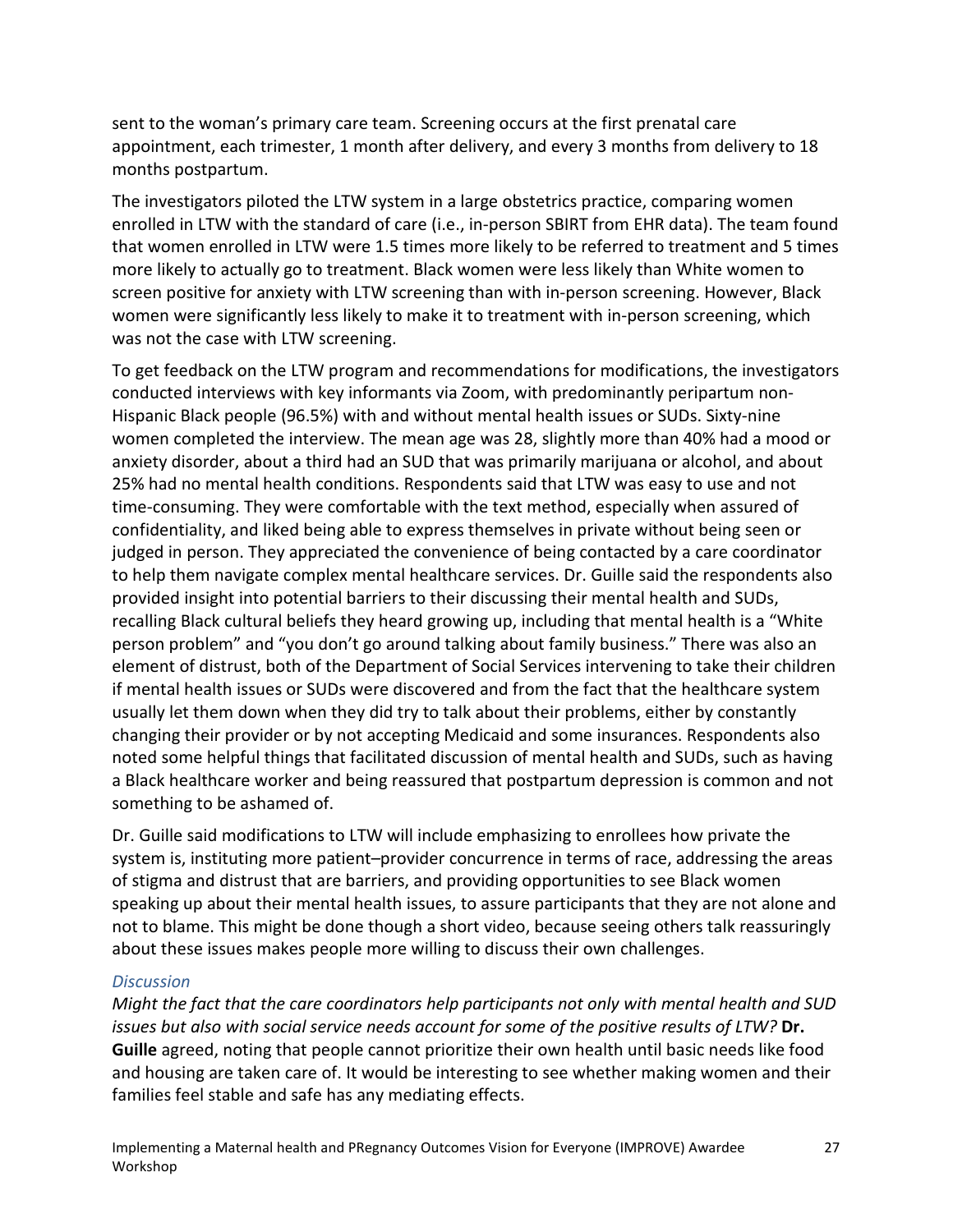*Is the in-person screening for depression a self-report of mood and anxiety disorders or a screening tool?* **Dr. Guille** said it is a universal standardized, structured screening tool that the providers use for in-person screening. The patients answer the specific questions.

*It is impressive to integrate the patient navigation and help with SDOH with this screening. It is a great role to add for lay healthcare workers and patient managers to do text-based screening and linkage to care. Which standardized screening tools are being used?* **Dr. Guille** said that in South Carolina, there is a universal screening tool that most providers use. If a woman positively answers any of the key substance use questions, she will be asked to complete a specific screening tool for substance use. If she positively answers certain questions about anxiety, she will complete the Edinburgh Postnatal Depression Scale.

# **Presentation: Postpartum Opioid-Related Mortality in Medicaid Patients** *Elizabeth Suarez, Ph.D., Harvard Medical School*

Opioid overdose accounts for up to 10% of pregnancy-associated deaths. Women with opioid use disorders (OUDs) may also be particularly vulnerable to other causes of death in the postpartum period. These deaths have not been well characterized with population-based data. Medicaid covers approximately 75% of births for women with OUDs in the United States and provides an ideal vehicle for studying this population.

Dr. Suarez said that Aim 1 of her study was to describe the timing and risk factors for postpartum maternal deaths (between delivery and 1 year postpartum) attributable to opioid overdose and that Aim 2 was to describe the timing and causes of non–opioid overdose-related postpartum maternal deaths in women with OUDs. Data were obtained from the Medicaid Analytic eXtract (MAX) from 2006 to 2013 and the National Death Index (NDI) from 2007 to 2013. The linked MAX–NDI data showed 1,393 pregnancies (102 women with OUDs) with death between delivery and 1 year postpartum and 4,970,668 pregnancies(48,800 women with OUDs) without death.

For Aim 1, investigators used the Substance Abuse and Mental Health Services Administration (SAMHSA) ICD-10 definition of opioid-related overdose death. This definition requires a primary cause of death to be an overdose and a contributing cause of death to be specifically related to opioids. For Aim 2, causes of non–opioid-related deaths were categorized with SAMHSA ICD-10 primary cause codes (i.e., pregnancy, circulatory, cancer, suicide, homicide, accidental overdose, accidents, other diseases, and unknown cause). The researchers were able to define a series of risk factors for all the patients in the 3 months leading up to delivery, as well as the risk factors from delivery until the death date.

Dr. Suarez summarized the cumulative postpartum mortality results:

- The incidence of death in the year following delivery is six times higher in women with OUDs than among pregnant women in the general population, regardless of cause of death.
- For cumulative incidence of mortality by cause, the incidence of death by opioid overdose among pregnant women with OUDs was far greater than for any of the other SAMHSA causes of death except cancer for all pregnant women. The next most common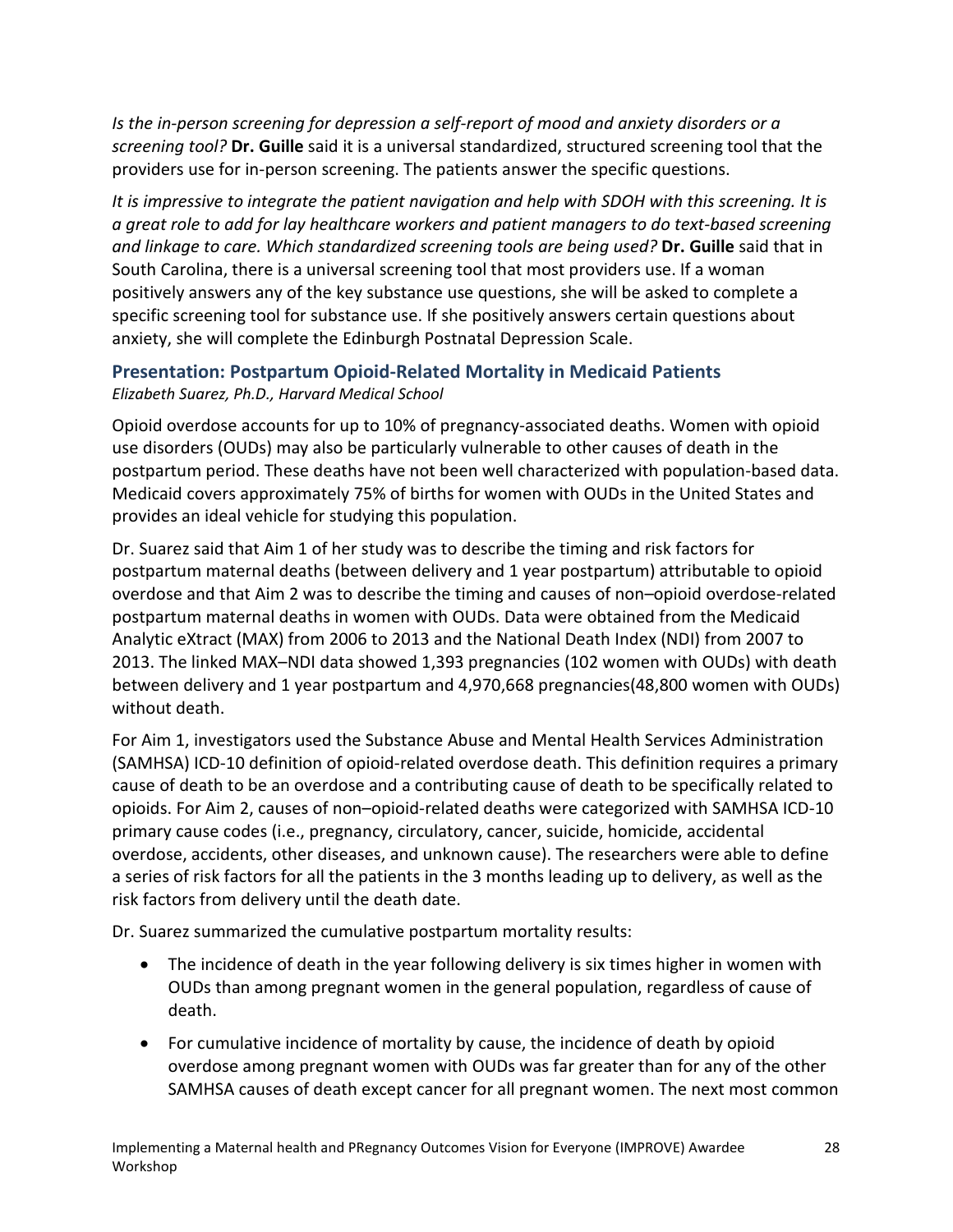causes of death for pregnant women with OUDs were other overdoses, accidents, and suicides. In general, the incidence of death across all of the SAMHSA causes of death was much higher in the OUD population compared with pregnant women in the general population.

Dr. Suarez described the risk factors for opioid overdose death among all pregnant women, noting that White pregnant women had the highest risk. Other risk factors included maternal morbidity (e.g., obstetrics, mental health), SUDs other than opioids, opioid dispensing during pregnancy and in the postpartum period, numerous emergency department visits, and high postpartum healthcare utilization. Risk factors for opioid overdose death among pregnant women with OUDs were similar to the risk factors among all pregnant women with the exception of maternal morbidity. There was a strong predictive negative association of the use of opioid agonist therapy (OAT) in pregnancy and postpartum, with fewer deaths among those receiving treatment with buprenorphine and methadone.

Dr. Suarez summarized the findings of the study:

- Incidence of death, regardless of cause, in the year following delivery was six times higher in women with OUDs than in women in the general population.
- OAT was strongly associated with a reduced risk of opioid overdose death.
- Women with opioid overdose deaths had frequent contact with the healthcare system between delivery and death, potentially offering avenues of intervention.

### *Discussion*

*Is it possible to determine whether the women who are dying in the postpartum period from opioid overdoses are using drugs during pregnancy, or have they had period of abstinence and then restarted?* **Dr. Suarez** said active use cannot be captured from Medicaid data, although it was possible to see whether women were getting prescriptions for opioids, which was associated with opioid death.

*Why was fentanyl not included in the list of drugs causing death?* **Dr. Suarez** said the list was limited by the specific ICD-10 codes.

# **CONCLUSION AND THANKS**

# *Courtney F. Aklin, Ph.D., Acting Associate Deputy Director, NIH, and NIH Maternal Mortality Task Force Co-Chair*

Dr. Aklin said this workshop should serve as an urgent reminder of the importance of IMPROVE and how much work remains to be done. There are too many instances of women being failed by the healthcare system, and there is a critical need to broaden the evidence base for new interventions and strengthen the understanding of the causes behind the disparities that were so eloquently discussed at this meeting. Dr. Clayton and Dr. Bianchi made it clear how important it is to move forward in this space.

Healthcare providers will benefit from a better understanding of how to look for signs of distress in their patients. Investigators will benefit from new collaborations, perhaps some coming from this meeting. And everyone must look for new targets for research, including the